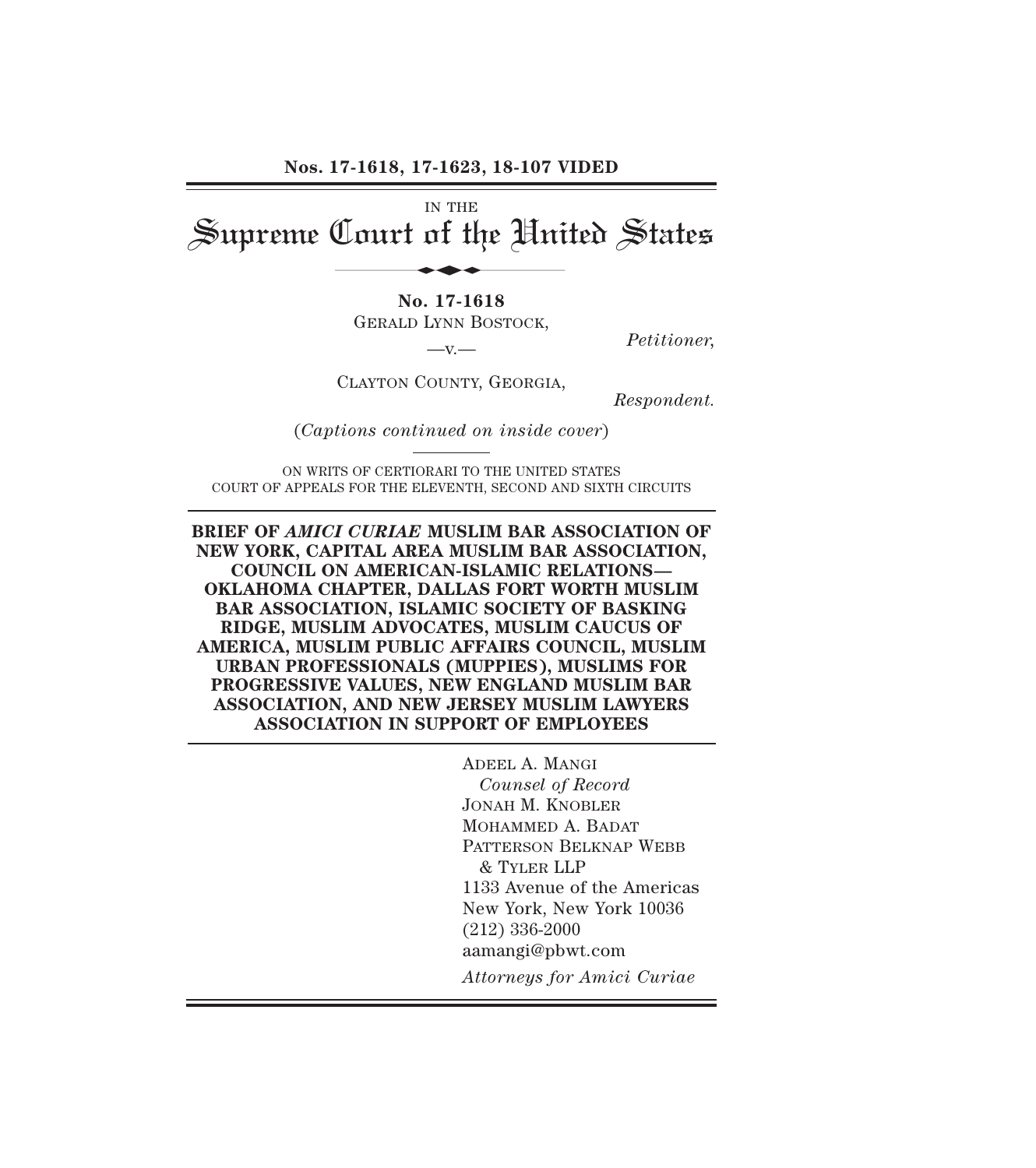**NO. 17-1623**

ALTITUDE EXPRESS, INC., and RAY MAYNARD,

*Petitioners,* —v.—

MELISSA ZARDA and WILLIAM MOORE, JR., Co-Independent Executors of the Estate of Donald Zarda,

*Respondents.*

**NO. 18-107** R.G. & G.R. HARRIS FUNERAL HOMES, INC.,

*Petitioner,* —v.—

EQUAL EMPLOYMENT OPPORTUNITY COMMISSION and AIMEE STEPHENS,

*Respondents.*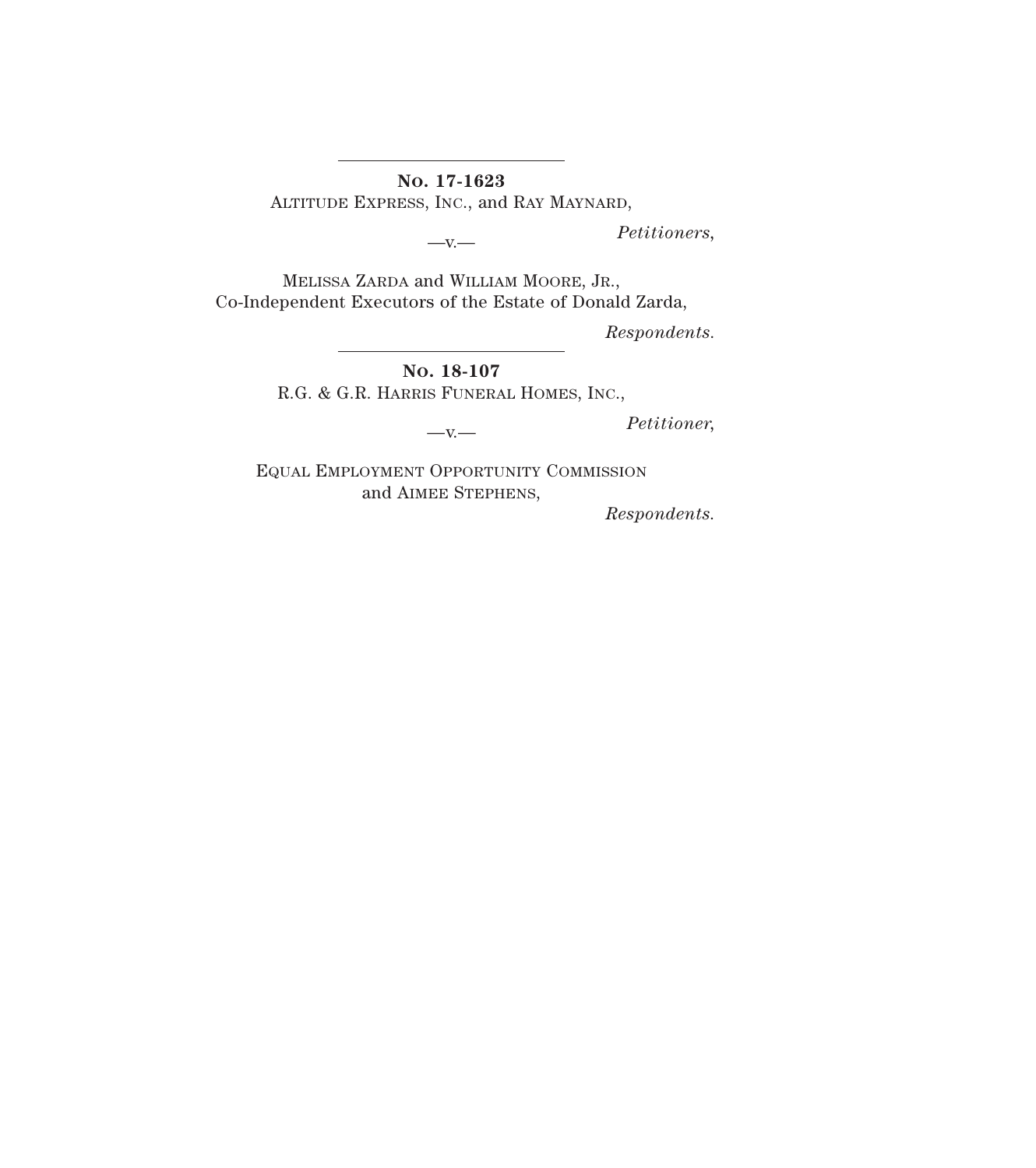# **TABLE OF CONTENTS**

# Page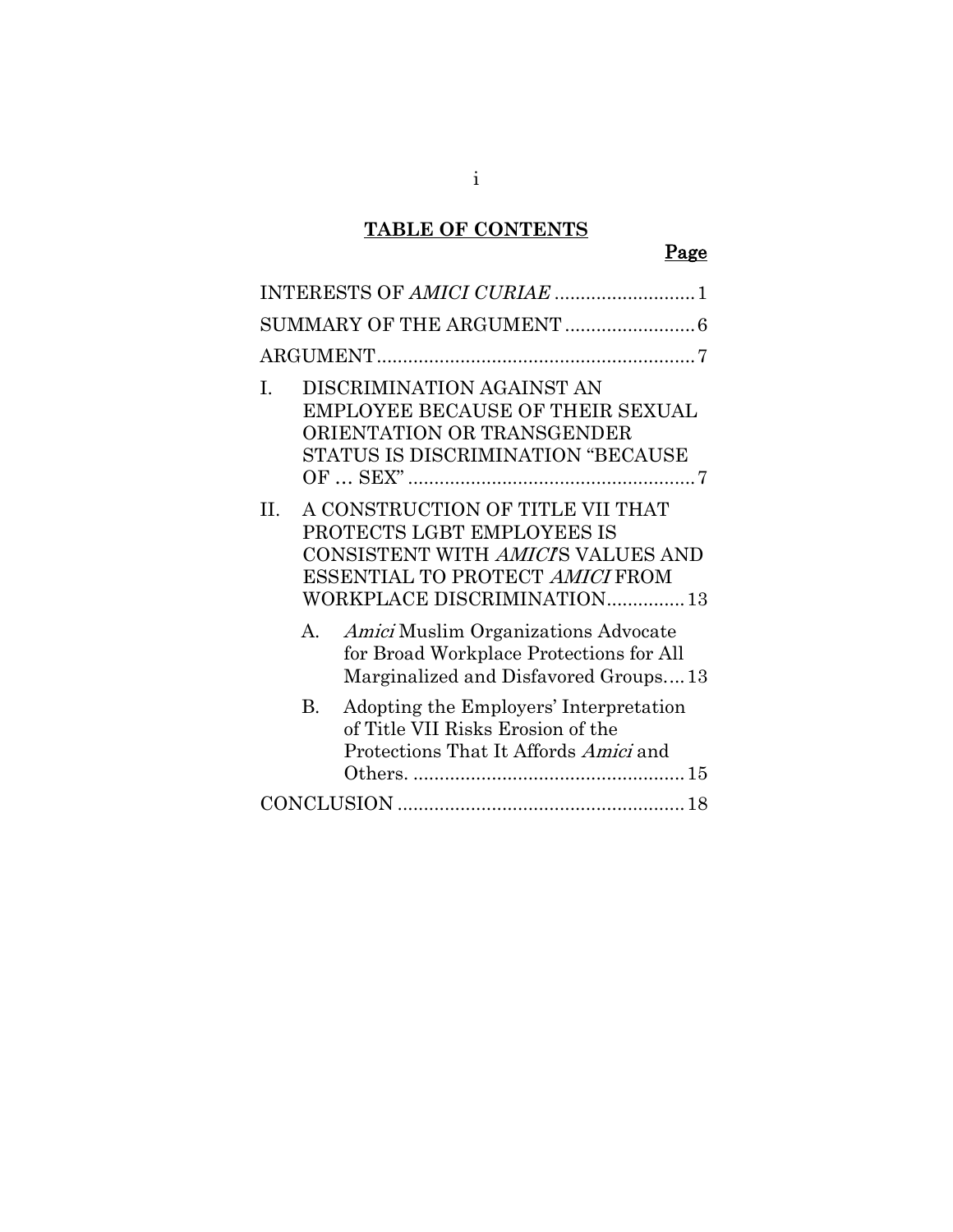#### TABLE OF AUTHORITIES

**Cases**

#### **Page(s)**

# *Deffenbaugh-Williams v. Wal-Mart Stores, Inc.*, 156 F.3d 581, *reinstated in relevant part on reh'g en banc*, 182 F.3d 333 (5th Cir. 1999)......................................................10 *Drake v. 3M*, 134 F.3d 878 (7th Cir. 1998)................................10 *EEOC v. Abercrombie & Fitch Stores, Inc.*, 135 S. Ct. 2028 (2015)..........................................15 *EEOC v. R.G.*, 884 F.3d 560 (6th Cir. 2018)................................14 *Hively v. Ivy Tech Cmty. Coll. of Ind.*, 853 F.3d 339 (7th Cir. 2017) (en banc) (Flaum, J., concurring) ....................9, 11, 12 *Holcomb v. Iona Coll.*, 521 F.3d 130 (2d Cir. 2008) .................................10 *Loving v. Virginia*, 388 U.S. 1 (1967)............................................10, 12 *McGinest v. GTE Serv. Corp.*, 360 F.3d 1103 (9th Cir. 2004)..............................10 *Oncale v. Sundowner Offshore Servs.*, 523 U.S. 75 (1998)..........................................10, 12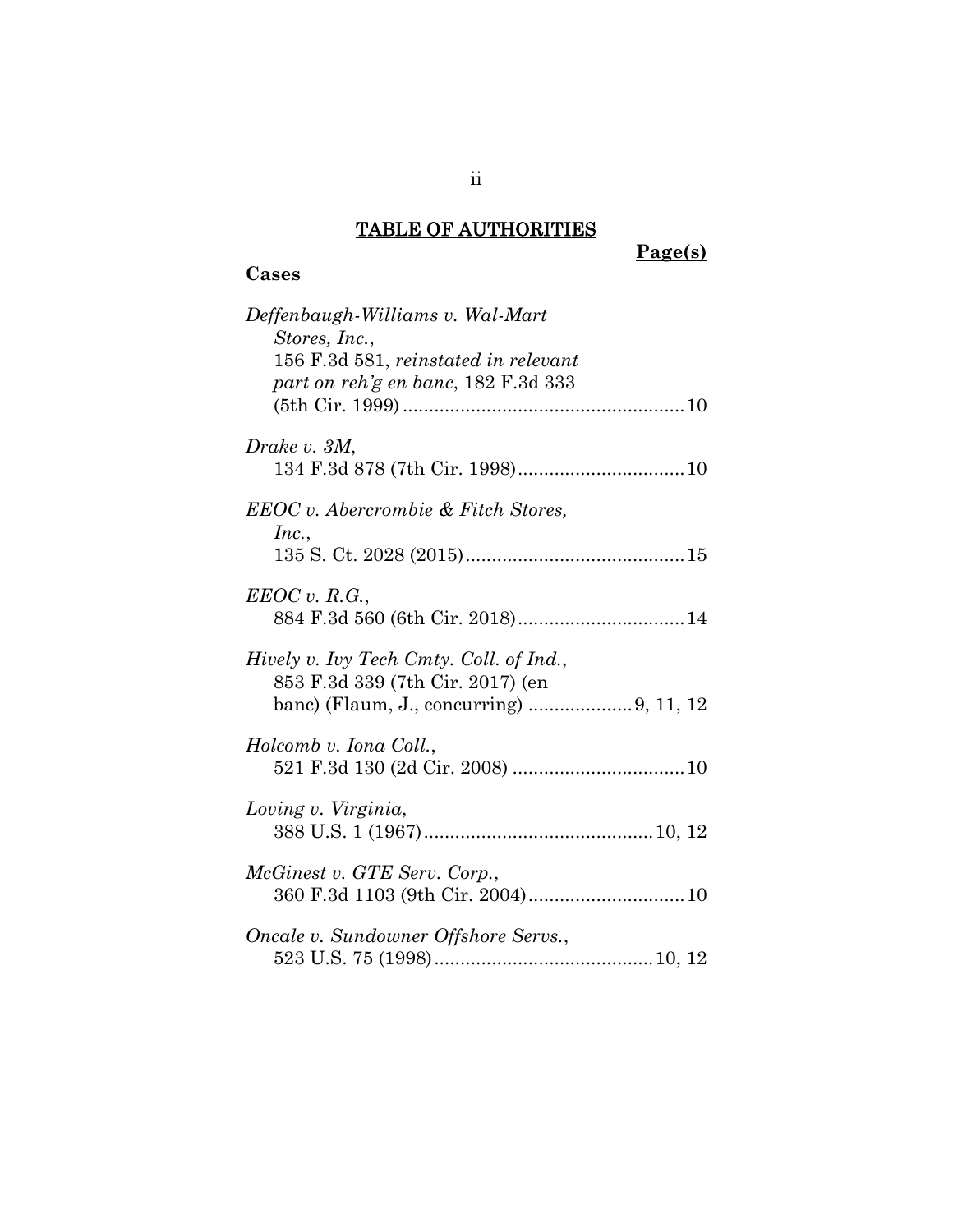#### **TABLE OF AUTHORITIES (continued)**

## **Page(s)**

| Parr v. Woodmen of World Life Ins. Co.,                                      |
|------------------------------------------------------------------------------|
| Price Waterhouse v. Hopkins,                                                 |
| Schroer v. Billington,<br>577 F. Supp. 2d 293 (D.D.C. 2008)11, 15            |
| Tetro v. Elliott Popham Pontiac,<br>Oldsmobile, Buick & GMC Trucks,<br>Inc., |
| United States v. Seeger,                                                     |
| Zarda v. Altitude Express, Inc.,<br>883 F.3d 100 (2d Cir. 2018)              |
| <b>Statutes</b>                                                              |
|                                                                              |
|                                                                              |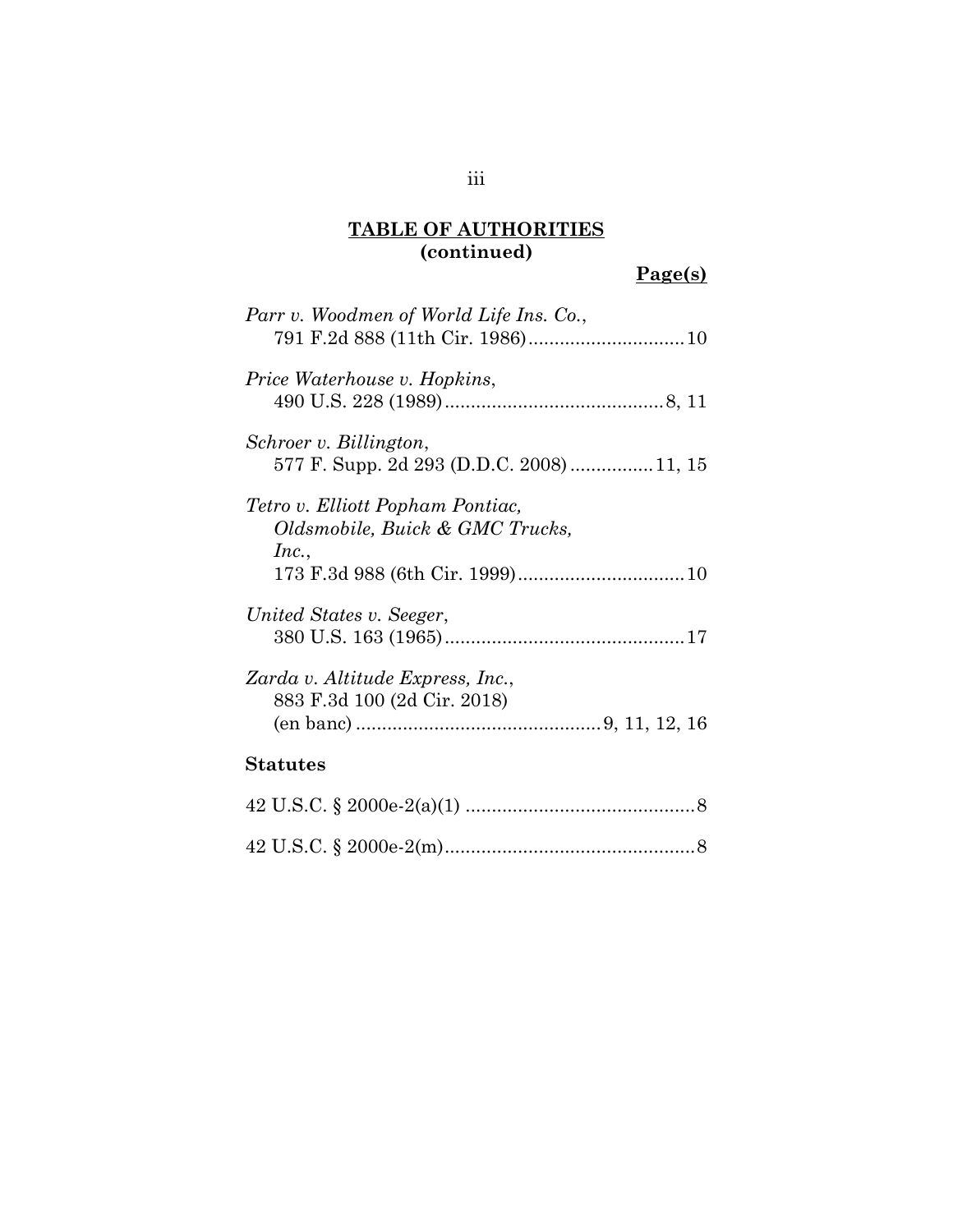## **TABLE OF AUTHORITIES (continued)**

# **Page(s)**

# **Other Authorities**

| Comment: Strange Bedfellows? Sex,       |
|-----------------------------------------|
| Religion, and Transgender Identity      |
| Under Title VII, 104 Nw. U.L. Rev.      |
|                                         |
| Sandy E. James, et al., National Center |
| for Transgender Equality, The           |
| Report of the 2015 U.S. Transgender     |
| <i>Survey</i> (Dec. 2016),              |
| https://bit.ly/2kkBtaf (last visited    |
|                                         |
| Brad Sears & Christy Mallory, The       |
| Williams Institute, <i>Documented</i>   |
| <i>Evidence of Employment</i>           |
| Discrimination & Its Effects on         |
| <i>LGBT People</i> (July 2011),         |
| https://bit.ly/324IwI1 (last visited    |
|                                         |
|                                         |
| U.S. Equal Emp. Opportunity Comm'n,     |
| Religion-Based Charges Filed from       |
| 10/01/2000 through 9/30/2011            |
| Showing Percentage Filed on the         |
| Basis of Religion-Muslim,               |
| https://bit.ly/2RS2Vv7 (last visited    |
|                                         |
|                                         |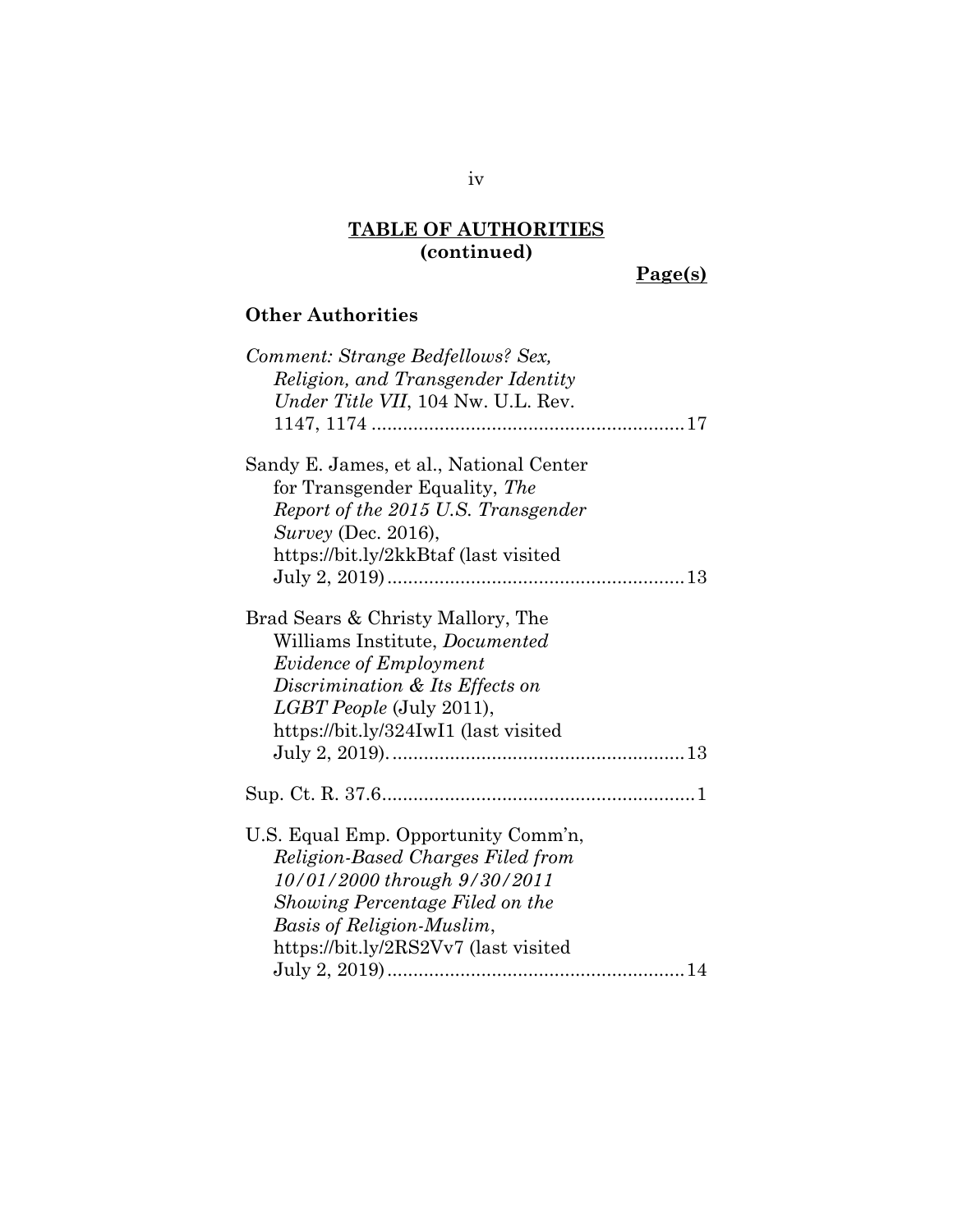#### **TABLE OF AUTHORITIES (continued)**

# **Page(s)**

v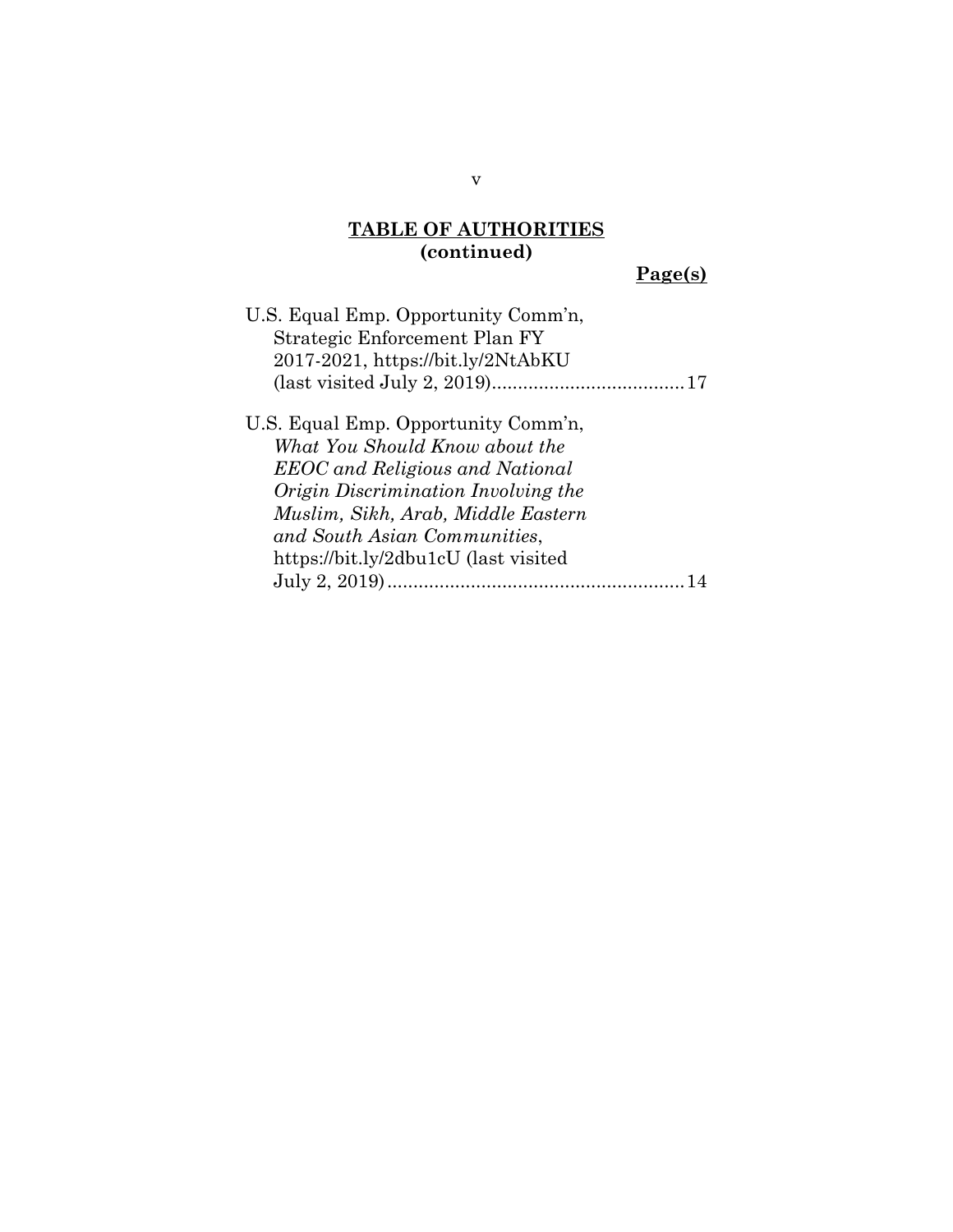#### **INTERESTS OF** *AMICI CURIAE*<sup>1</sup>

*Amicus curiae* Muslim Bar Association of New York ("MuBANY") is one of the nation's largest and most active professional associations for Muslim lawyers. MuBANY provides a range of services for the legal community and for the larger Muslim community. One of MuBANY's missions is to improve the position of the Muslim community at large by addressing issues affecting the local and national Muslim population, through community education, advancing and protecting the rights of Muslims in America, and creating an environment that helps guarantee the full, fair, and equal representation of Muslims in American society. MuBANY works actively to combat anti-Muslim and anti-Islamic stereotypes in the media, courts, law enforcement, and the greater community. MuBANY believes in equal treatment for all and opposes discrimination in any form.

*Amicus curiae* Capital Area Muslim Bar Association ("CAMBA") is a professional bar association whose diverse membership resides in the Washington, D.C. metro area. CAMBA's mission includes fostering a sense of fellowship amongst Muslim legal professionals, addressing legal issues affecting both the Muslim and non-Muslim

<sup>1</sup> Pursuant to Sup. Ct. R. 37.6, counsel for *amici curiae* represent that they have authored the entirety of this brief, and that no person other than the *amici curiae* or their counsel has made a monetary contribution to the preparation or submission of this brief. All parties in each of the three cases have provided consent for *amici curiae* to file this brief.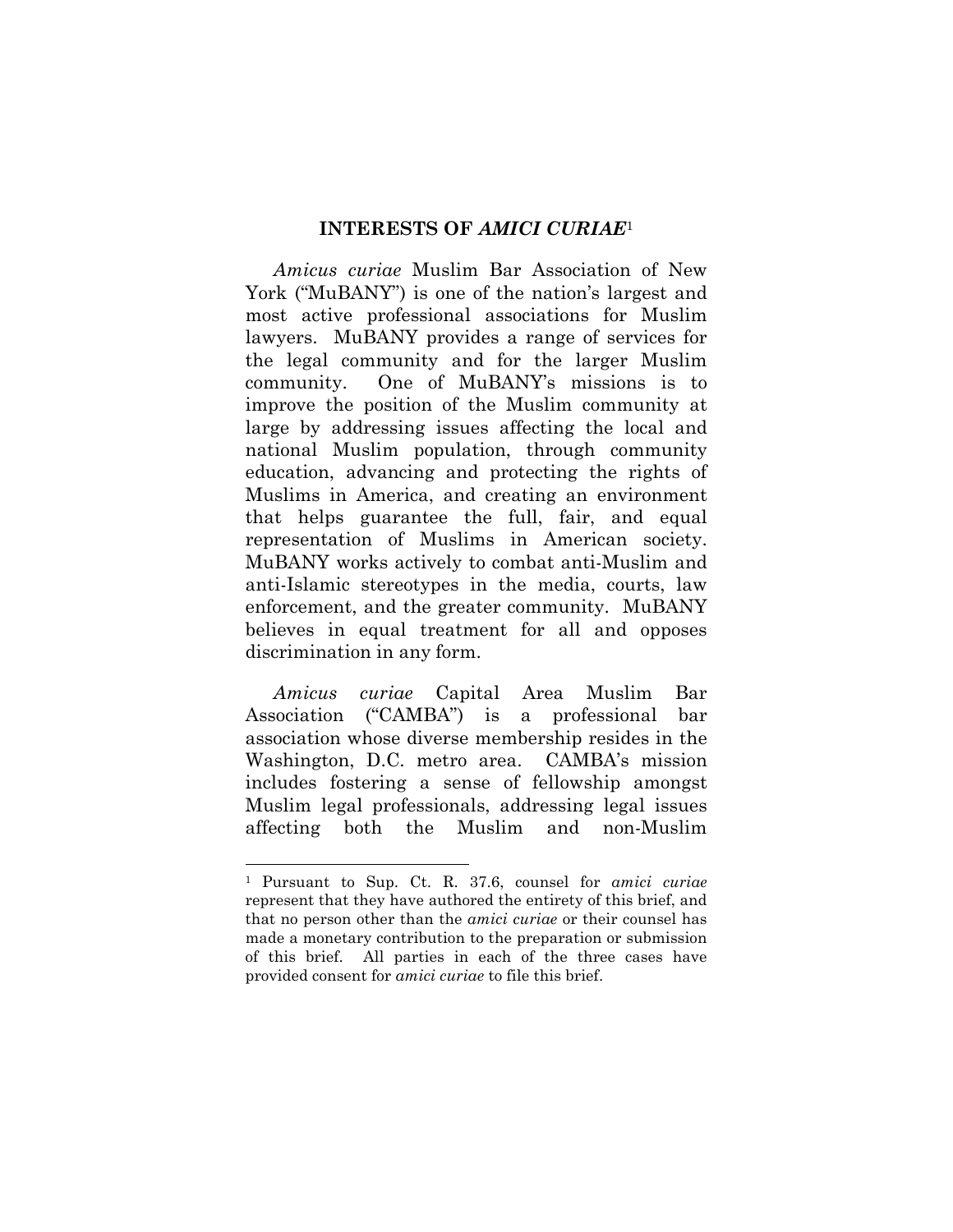community, and educating and advocating for the constitutional, civil, and human rights of all persons.

*Amicus curiae* Council on American-Islamic Relations – Oklahoma Chapter ("CAIR-Oklahoma") is a nonprofit 501(c)(3) grassroots civil rights and advocacy group. Established in 2006 by a group of local Muslims, CAIR-Oklahoma serves the entire state of Oklahoma through its Oklahoma City office. Through legal representation, community education and outreach, government and legislative advocacy, and youth leadership programs, CAIR-Oklahoma works to empower the state's Muslim community and improve relationships between Oklahoma's many diverse faith and social justice communities. CAIR-Oklahoma is a chapter of the Council on American-Islamic Relations ("CAIR"), America's largest Islamic civil liberties group with chapters nationwide. The national headquarters is located on Capitol Hill in Washington, D.C. CAIR-Oklahoma's mission is to enhance the understanding of Islam, encourage dialogue, protect civil liberties, empower American Muslims, and build coalitions that promote justice and mutual understanding.

*Amicus curiae* Dallas-Fort Worth Muslim Bar Association ("DFW MBA") is a professional bar association whose diverse membership resides in the North Texas area. DFW MBA's members align together to give back through community service, pro bono legal work, and promulgation of legal information as an educational tool of social empowerment and civic engagement. In addition to supporting Muslim legal professionals and law students, DFW MBA's mission is to protect the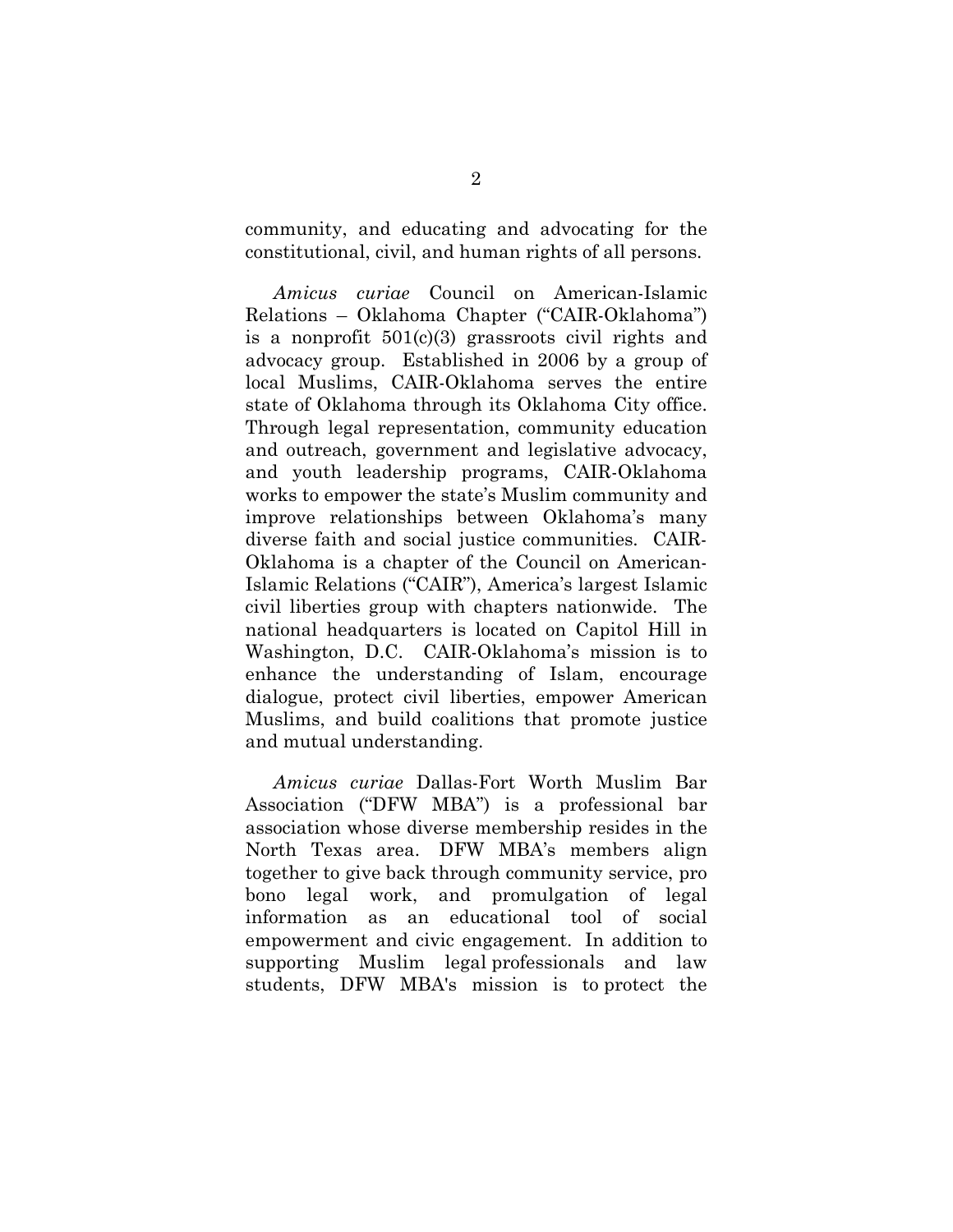constitutional rights of all Americans with a special focus on minority and American-Muslim communities.

*Amicus curiae* Islamic Society of Basking Ridge is dedicated to providing Islamic religious, educational, cultural, and social services to Muslims living or working in Somerset Hills, New Jersey, and the surrounding areas; providing these services in an open, diverse, inclusive, and moderate environment, consistent with the Qur'an and Sunnah; and promoting interfaith and intra-faith dialogue in order to improve relations between Muslims and people of other faiths. We strongly believe as part of our religious outreach that our laws must be applied fairly and justly to all communities.

*Amicus curiae* Muslim Advocates is a national legal advocacy and educational organization that works on the front lines of civil rights to guarantee freedom and justice for Americans of all faiths. Muslim Advocates advances these objectives through litigation and other legal advocacy, policy engagement, and civic education. Muslim Advocates also serves as a legal resource for the American-Muslim community, promoting the full and meaningful participation of Muslims in American public life.

*Amicus curiae* Muslim Caucus of America is a national, non-profit organization that works at a grassroots level to organize and empower diverse American-Muslim voices to engage and represent in local, state, and national politics. Our mission is to promote an equitable democracy that is representative of its constituents. The Muslim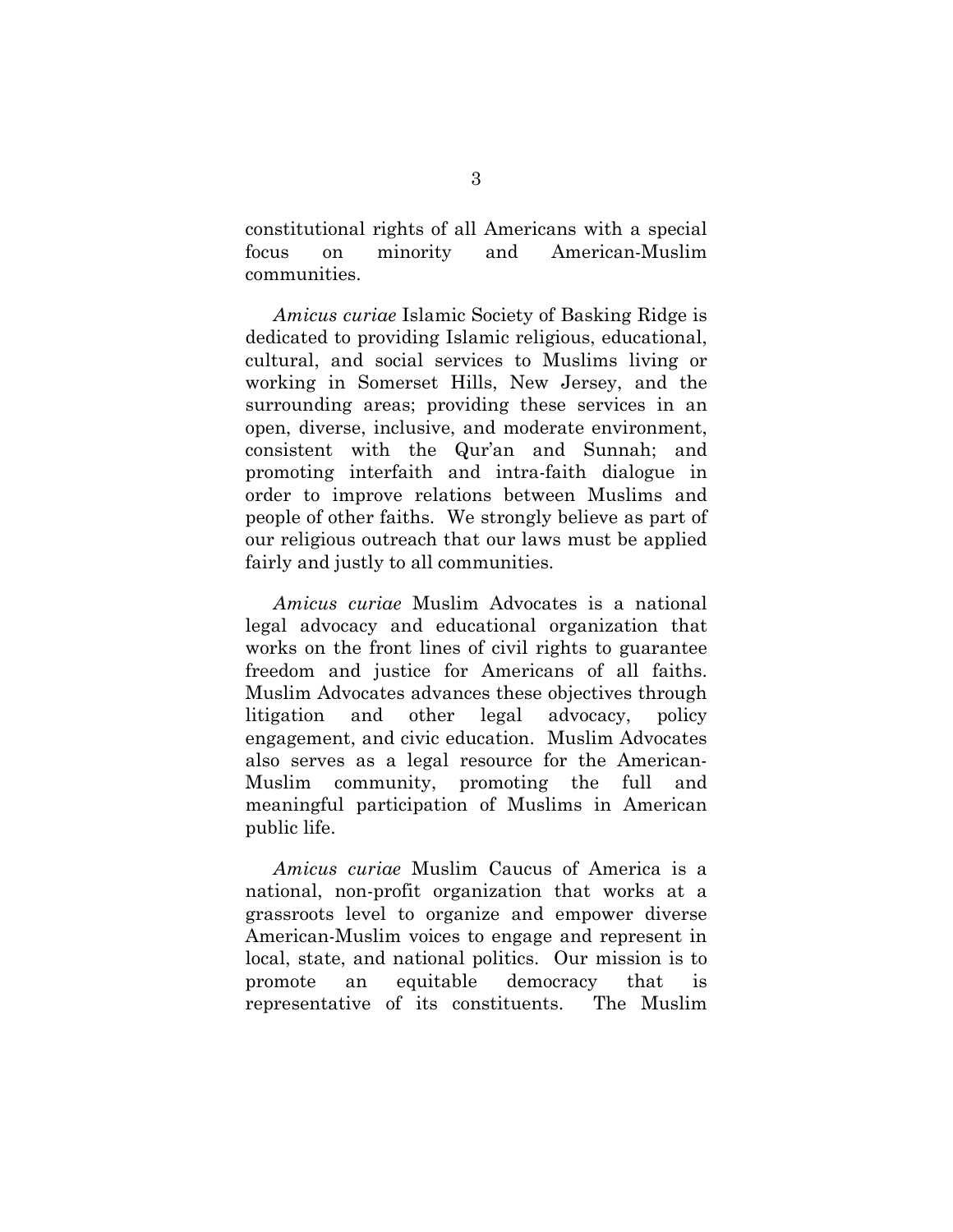Caucus provides a national organizing structure that connects and supports diverse American-Muslim activists, organizers, civic engagement groups, candidates, and elected officials in a long-term project to build power and advance social change; invest in civic engagement programs that also support the ongoing work to organize; build national infrastructure; and advance an agenda for an inclusive democracy that represents all Americans. We oppose any policy or action that discriminates or prevents us from exercising our freedoms and rights as citizens of this great nation.

*Amicus curiae* Muslim Public Affairs Council ("MPAC") is a national public affairs nonprofit organization working to promote and strengthen American pluralism by increasing understanding and improving policies that impact American Muslims. As a dedicated advocacy group, MPAC strives to protect and support the civil and human rights of all communities. MPAC firmly defends the American and Islamic values of freedom, justice, and equality for all.

*Amicus curiae* Muslim Urban Professionals ("Muppies") is a nonprofit, charitable organization dedicated to empowering and advancing Muslim business professionals to be leaders in their careers and communities. Its mission is to create a global community of diverse individuals who will support, challenge, and inspire one another by providing a platform for networking, mentorship, and career development. Muppies represents an engaged group of Muslim professionals that believes the rights of all Americans, including minorities, should be protected.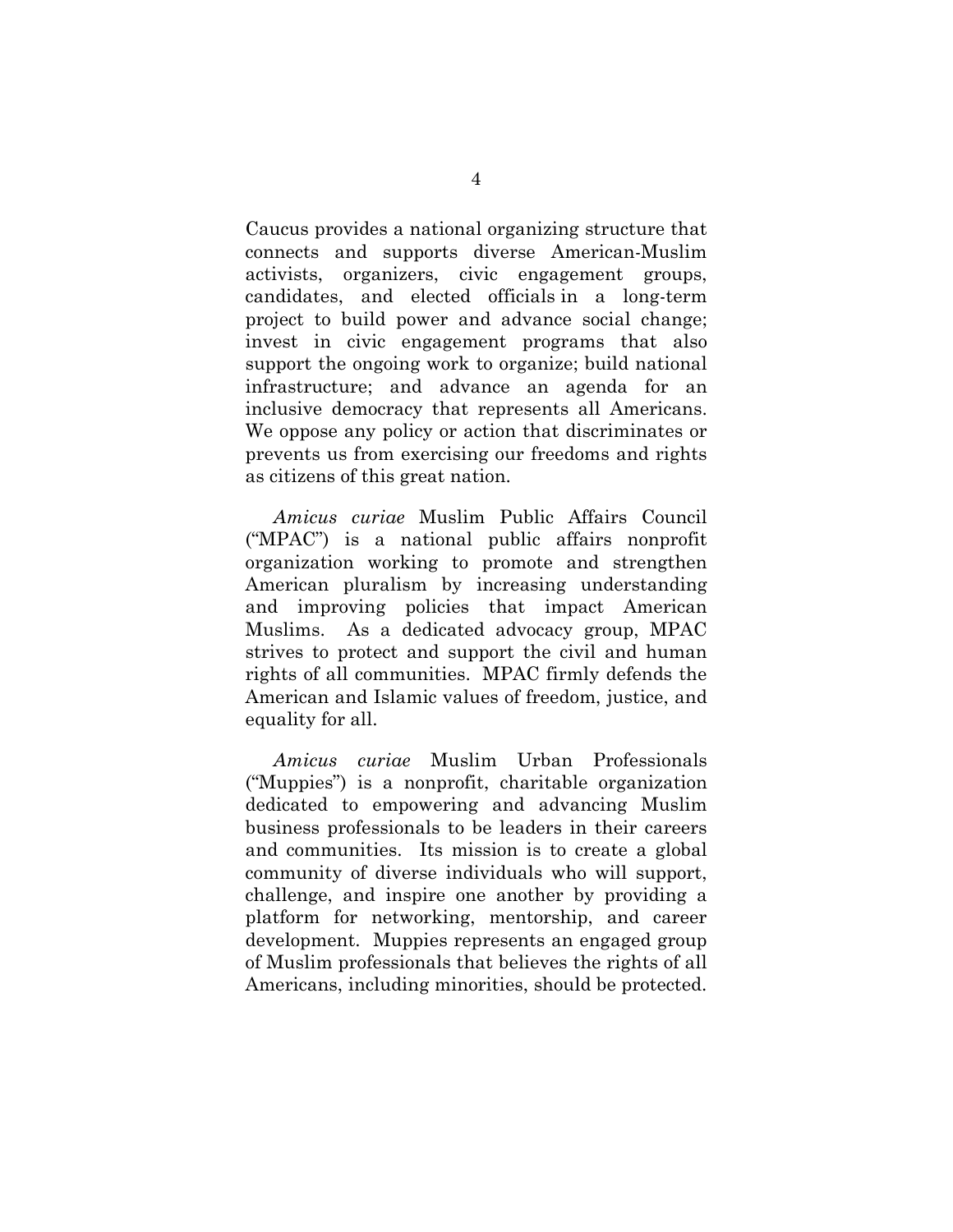We oppose any policy or action that results in a reduction of opportunity and freedom for any individuals or groups.

*Amicus curiae* Muslims for Progressive Values is the oldest and only progressive and Muslim faithbased human rights organization in the United States. Founded in 2007, we embody and advocate for the traditional Quranic values of social justice, an understanding that informs our positions on women's rights, LGBT inclusion, freedom of expression, and freedom of and from belief. Our motto is "Be Yourself. Be Muslim," and in practice that entails creating inclusive communities where everyone's identity and rights are affirmed. Since our inception, we have created inclusive communities in eight cities in the United States with partners in seventeen cities globally.

*Amicus curiae* New England Muslim Bar Association ("NEMBA") was established in 2009 to serve the educational and professional needs of Muslim lawyers and law students in New England, and to serve as a legal resource for Muslim and non-Muslim communities alike. NEMBA promotes equality and strongly opposes discrimination and/or marginalization of any members of a protected class.

*Amicus curiae* New Jersey Muslim Lawyers Association exists to advance the goals, needs, and interests of Muslim-American attorneys in the New Jersey area. As one of the larger Muslim lawyer organizations and representing one of the larger Muslim populations in the United States, we take our responsibility seriously and endeavor to advance the causes of freedom of religion and freedom from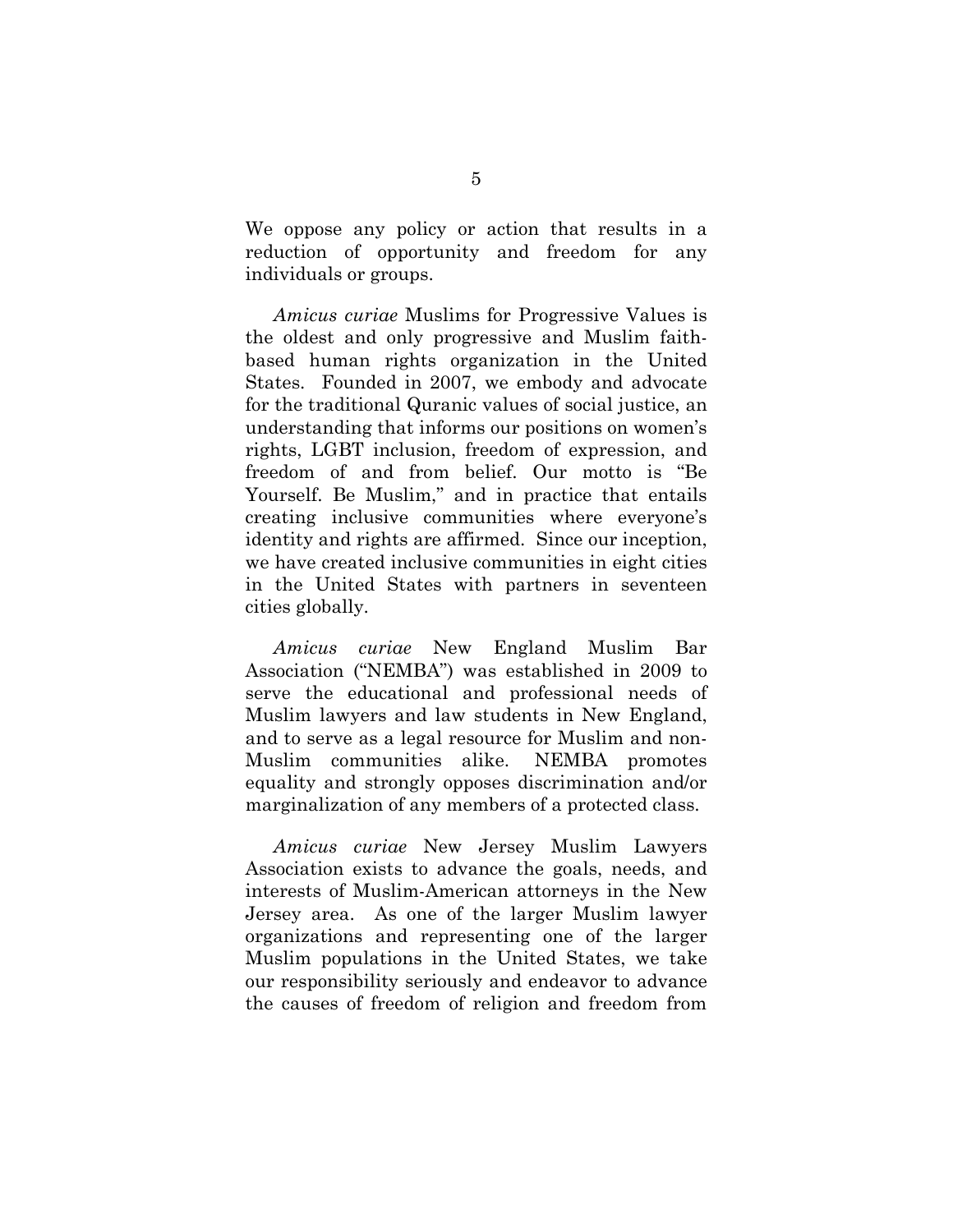religious discrimination and persecution for all people.

#### **SUMMARY OF THE ARGUMENT**

The employer-defendants (the "Employers") seek to exclude discrimination against lesbian, gay, bisexual, and transgender ("LGBT") employees from the ambit of Title VII's protections against discrimination in the workplace. The Employers argue that the Congress that enacted the law in 1964 never intended to protect LGBT individuals. But straightforward principles of statutory interpretation and the precedents of this Court demand the Court rule for the employee-plaintiffs (the "Employees") in these cases.

The text of Title VII—and in particular, its ban on discrimination "because of … sex"—plainly prohibits discrimination on the basis of sexual orientation and transgender status. It is settled law that Title VII prohibits discrimination against an employee because of their interracial marriage or religious conversion—since such discrimination necessarily involves consideration of the employee's race or religion. Similarly, Title VII prohibits discrimination against an employee because of their sexual orientation or transgender status—since such discrimination necessarily involves consideration of the employee's sex. Because Title VII treats sex the same as it treats race, religion, and other protected classifications, those precedents apply equally here.

*Amici* are American-Muslim organizations, whose members are people of faith acutely conscious of the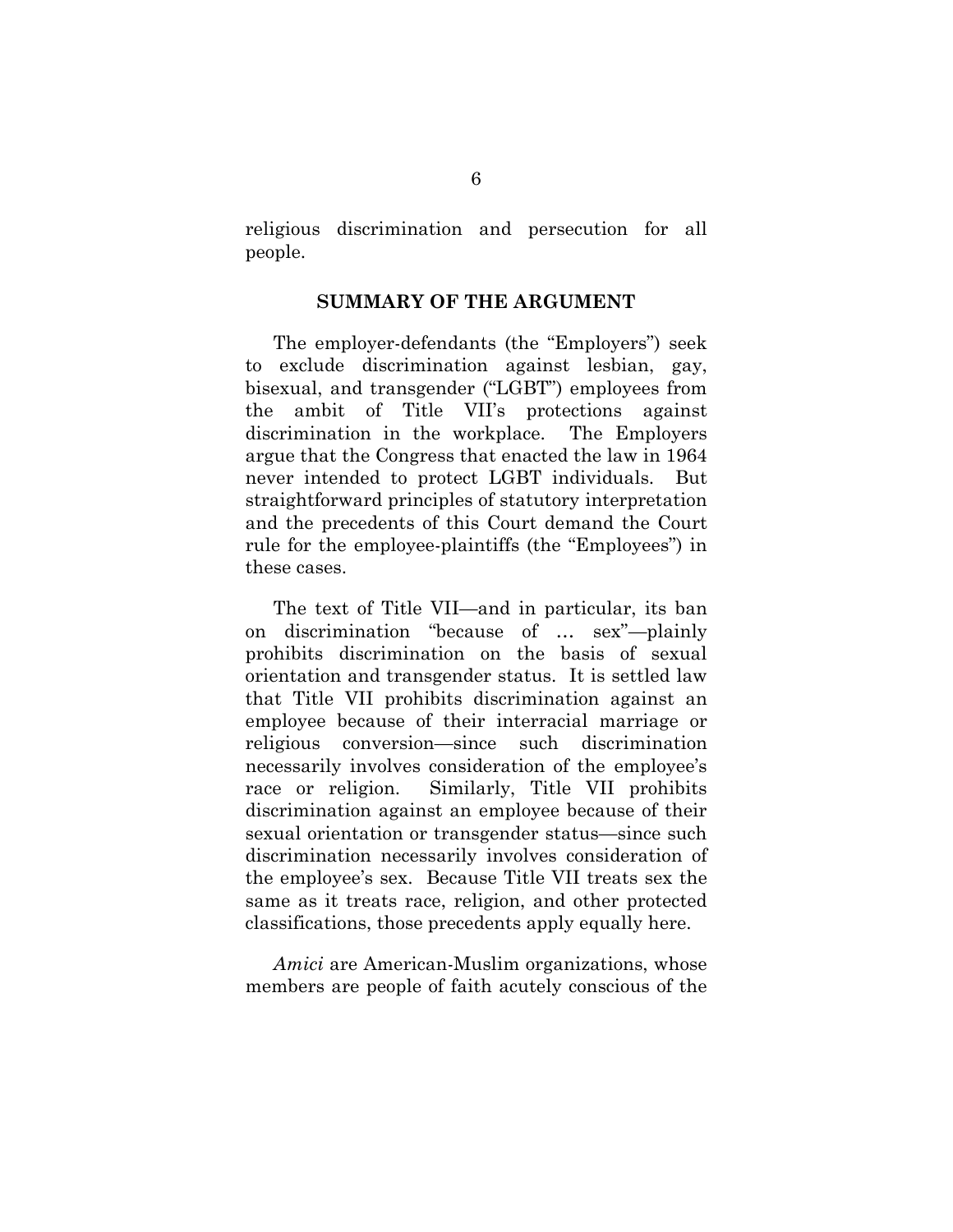challenges that disfavored minorities face in the workplace. Like LGBT individuals, Muslims in the United States disproportionately face workplace discrimination, limiting their job opportunities and chances at advancement. *Amici* thus have an interest in vibrant workplace protections for all disfavored groups, including LGBT individuals, to ensure that all Americans can achieve their full potential under the protections afforded by law. A holding that adopts the Employers' reading of Title VII would necessarily erode aspects of the protections Title VII affords to Muslims and other protected groups. The Court should reject the Employers' invitation to adopt a cramped and infirm view of Title VII's protections on the basis of Congress's presumed "intent" in 1964.

#### **ARGUMENT**

### **I. DISCRIMINATION AGAINST AN EMPLOYEE BECAUSE OF THEIR SEXUAL ORIENTATION OR TRANSGENDER STATUS IS DISCRIMINATION "BECAUSE OF … SEX"**

The Employers argue that Title VII excludes the acts of discrimination alleged in these cases because they presume that the Congress that enacted the statute did not subjectively intend or expect the statute to protect LGBT persons. But that is not how this Court ordinarily interprets statutes, and that is not how this Court has interpreted Title VII. As Justice Scalia wrote for a unanimous Court in holding Title VII applicable to same-sex sexual harassment, it is the text of our laws, "rather than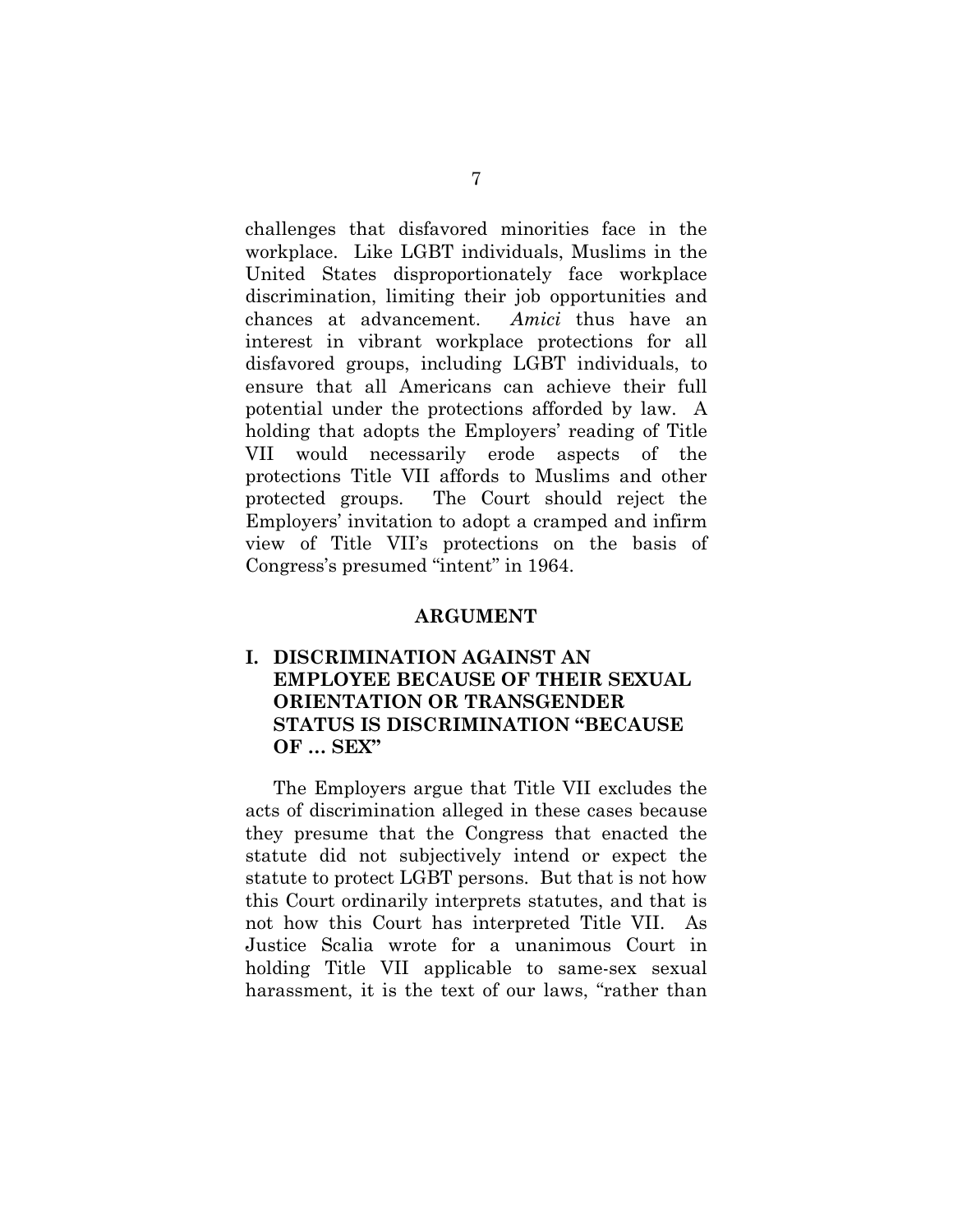the principal concerns of [the enacting] legislators," that guides the statutory analysis. *Oncale v. Sundowner Offshore Servs.*, 523 U.S. 75, 79 (1998). Applying ordinary principles of textual interpretation leads to the conclusion that the discrimination alleged here is cognizable under the statute.

Title VII prohibits employers from "discriminat[ing] against any individual … because of such individual's … sex." 42 U.S.C. § 2000e- $2(a)(1)$ . In this context, "because of do[es] not mean '*solely* because of'"—in other words, "Title VII … condemn[s]" discrimination where the employee's sex plays any part, even if "other … considerations" also played a role. *Price Waterhouse v. Hopkins*, 490 U.S. 228, 241 (1989) (plurality) (emphasis in original); *see* 42 U.S.C. § 2000e-2(m) (codifying *Hopkins* and establishing the "motivating factor" standard). As such, the fact that an employer's discrimination may have been *principally* motivated by animus against lesbian, gay, and bisexual people due to their sexual orientation, or transgender people due to their transgender status—rather than by their sex *per se*—is not conclusive. What matters is whether "the employer relied upon sex-based considerations" at all "in coming to its decision." *Hopkins*, 490 U.S. at 241–42; *see also City of L.A. Dep't of Water & Power v. Manhart*, 435 U.S. 702, 711 (1978) (rejecting argument that employer did not engage in sex discrimination by making decisions based on employees' presumed "longevity," where its longevity assumptions were a function of sex; question was whether the employee was "treat [ed] ... in a manner which but for that person's sex would be different").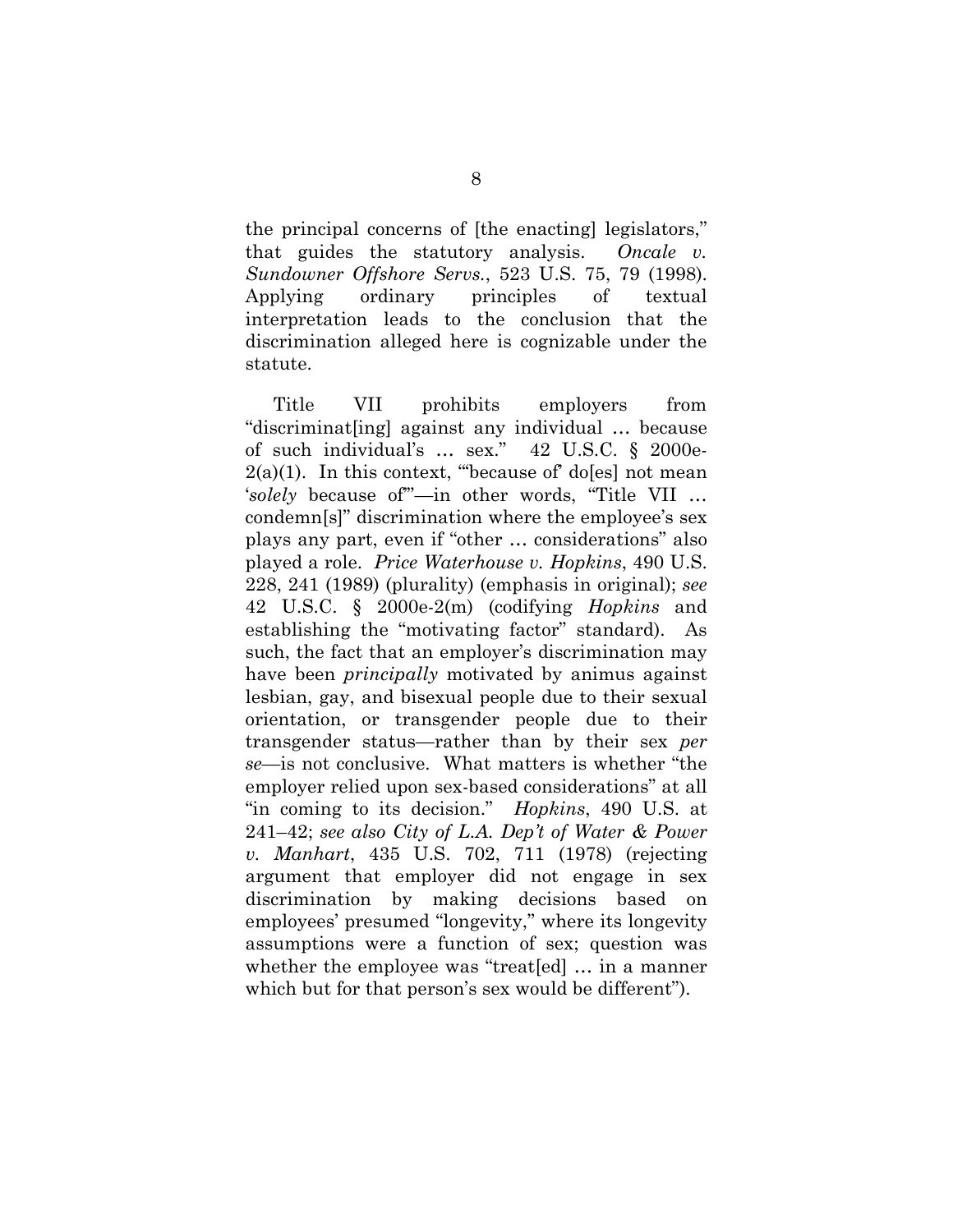When an employer discriminates against an employee on the basis of their sexual orientation or transgender status, the employer necessarily "consider[s]" the employee's sex—even if that is not its sole (or even principal) consideration. This is because sexual orientation and transgender status are defined in terms of sex. A homosexual (*i.e.*, gay or lesbian) person is one whose sex is the same as the sex of their partner. A bisexual person is one who is attracted to partners of the same sex and of a different sex. Thus, "discrimination against an employee on the basis of their homosexuality [or bisexuality]"—*i.e.*, the fact that their sex is or may be the same as that of their partner—"is necessarily, in part, discrimination based on their sex." *Hively v. Ivy Tech Cmty. Coll. of Ind.*, 853 F.3d 339, 358-59 (7th Cir. 2017) (en banc) (Flaum, J., concurring); *see also Zarda v. Altitude Express, Inc.*, 883 F.3d 100, 113 (2d Cir. 2018) (en banc); *id.* at 132–33 (Jacobs, J., concurring). Likewise, a transgender person is one whose gender differs from the sex they were assigned at birth. Thus, discrimination against an employee on the basis of their transgender status *i.e.*, the fact that their gender is not the same as the sex they were once assigned—is necessarily, in part, discrimination based on their sex. In either case, "[t]he discriminatory behavior does not exist without taking the victim's … sex … into account," *Hively*, 853 F.3d at 346–47, even if it also requires taking something else into account—namely, the sex of the victim's partner or the gender with which the victim identifies.

This same logic is why all courts agree that Title VII prohibits discrimination against employees on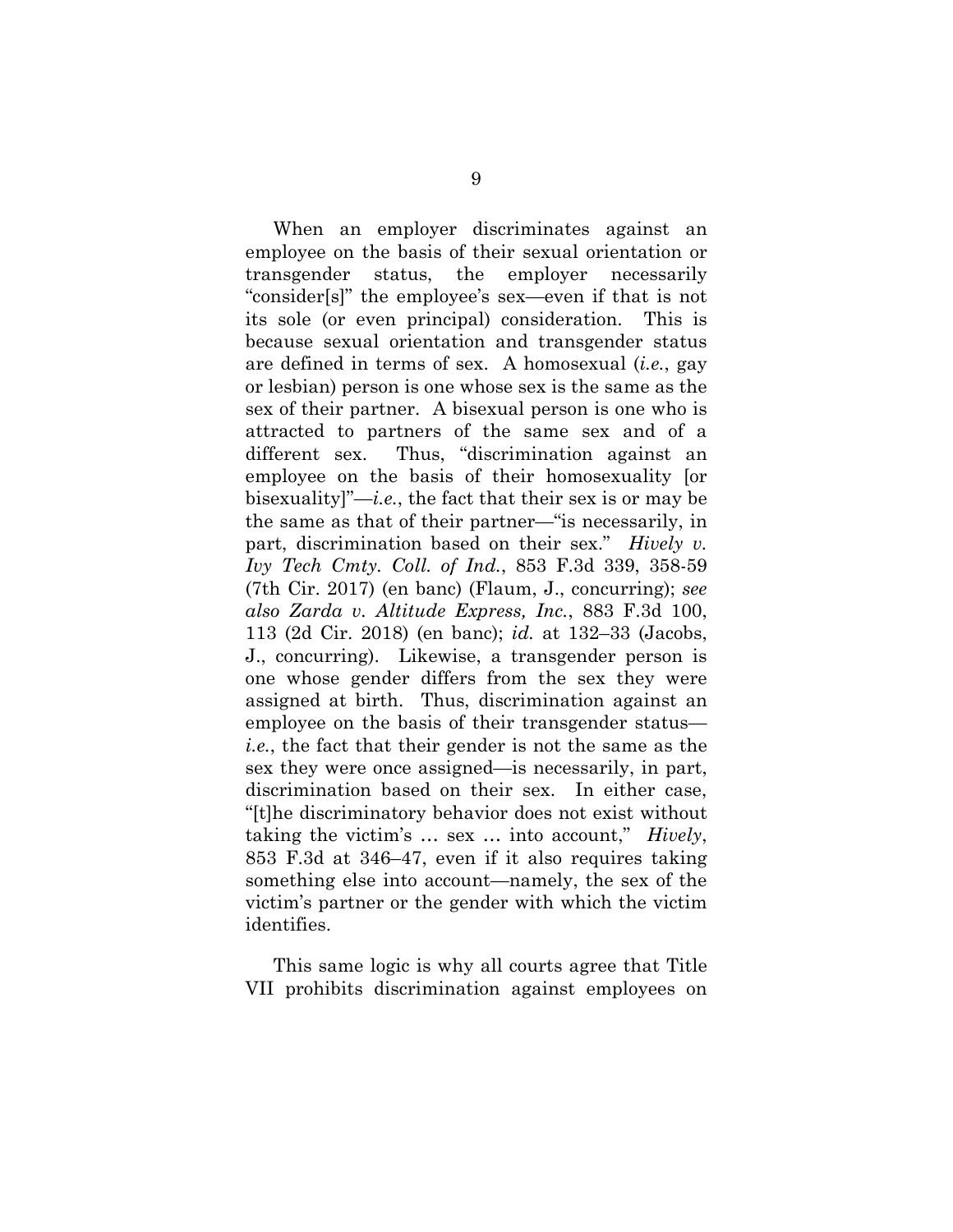the basis of their interracial relationships or friendships. An employee in an "interracial" relationship is one whose race is different from the race of their partner. As such, "a plaintiff [who] claims discrimination based upon an interracial marriage or association … alleges, by definition, that he has been discriminated against [in part] because of *his* race." *Parr v. Woodmen of World Life Ins. Co.*, 791 F.2d 888, 892 (11th Cir. 1986).<sup>2</sup> It is no defense to such a claim that an employer "merely" disapproves of interracial relationships and harbors no ill will toward any particular race *per se*. *See Tetro*, 173 F.3d at 994 ("A white employee who is discharged because his child is biracial is discriminated against on the basis of his race, even though the root animus for the discrimination is a prejudice against [interracial relationships]."); *cf. Loving v. Virginia*, 388 U.S. 1 (1967) (rejecting the argument that a ban on interracial marriage, equally applied to whites and nonwhites, does not "constitute … discrimination based upon race"). Rather, it is sufficient that an interracial relationship is a function of race—a protected characteristic.

For similar reasons, it is unthinkable that Title VII would not protect an employee who is discriminated against because her employer

<sup>2</sup> *Accord Holcomb v. Iona Coll.*, 521 F.3d 130, 139 (2d Cir. 2008); *McGinest v. GTE Serv. Corp.*, 360 F.3d 1103, 1118 (9th Cir. 2004); *Tetro v. Elliott Popham Pontiac, Oldsmobile, Buick & GMC Trucks, Inc.*, 173 F.3d 988, 994-95 (6th Cir. 1999); *Deffenbaugh-Williams v. Wal-Mart Stores, Inc.*, 156 F.3d 581, 589, *reinstated in relevant part on reh'g en banc*, 182 F.3d 333 (5th Cir. 1999); *Drake v. 3M*, 134 F.3d 878, 884 (7th Cir. 1998).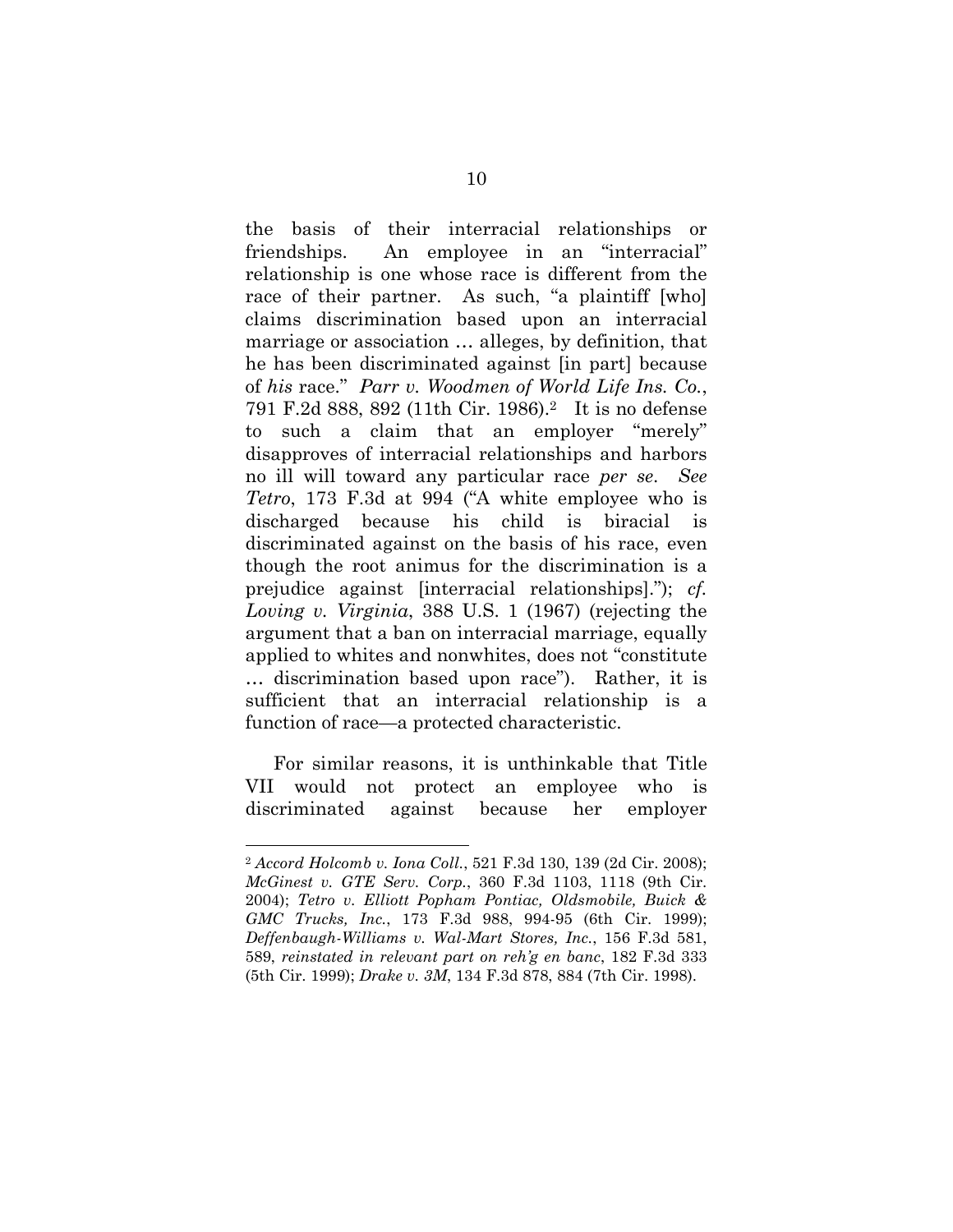disapproves of her *interfaith* marriage, or because her employer disapproves that she has *converted* to a new religion. Here, too, it would be no response that the employer has no animus against any faith *per se*, but "merely" opposes intermarriage or conversion. *Schroer v. Billington*, 577 F. Supp. 2d 293 (D.D.C. 2008), provides an apt example. There, the court noted that an employer who fires an employee because the employee converted from Christianity to Judaism has discriminated against the employee "because of religion," regardless of whether the employer feels any animus against either Christianity or Judaism, because "[d]iscrimination 'because of religion' easily encompasses discrimination because of a *change* of religion." *Id.* at 306 (emphasis in original). By the same token, discrimination "because of sex" inherently includes discrimination against employees because of a change in the sex with which they identify, even if the employer treats both sexes equally. *See id.* at 307–08.

There is no basis on which to distinguish the cases now before the Court, for "[t]he text of [Title VII] draws no distinction … among the different varieties of discrimination it addresses." *Hively*, 853 F.3d at 349 (citing *Hopkins*, 490 U.S. at 244 n.9); *see also Zarda*, 883 F.3d at 125. Like interracial and interfaith relationships, same-sex relationships are defined based on the employee's own protected characteristic vis-à-vis the protected characteristic of someone else. Similarly, transgender status is defined based on the employee's identification with a protected characteristic vis-à-vis their assignment of that protected characteristic at birth. In this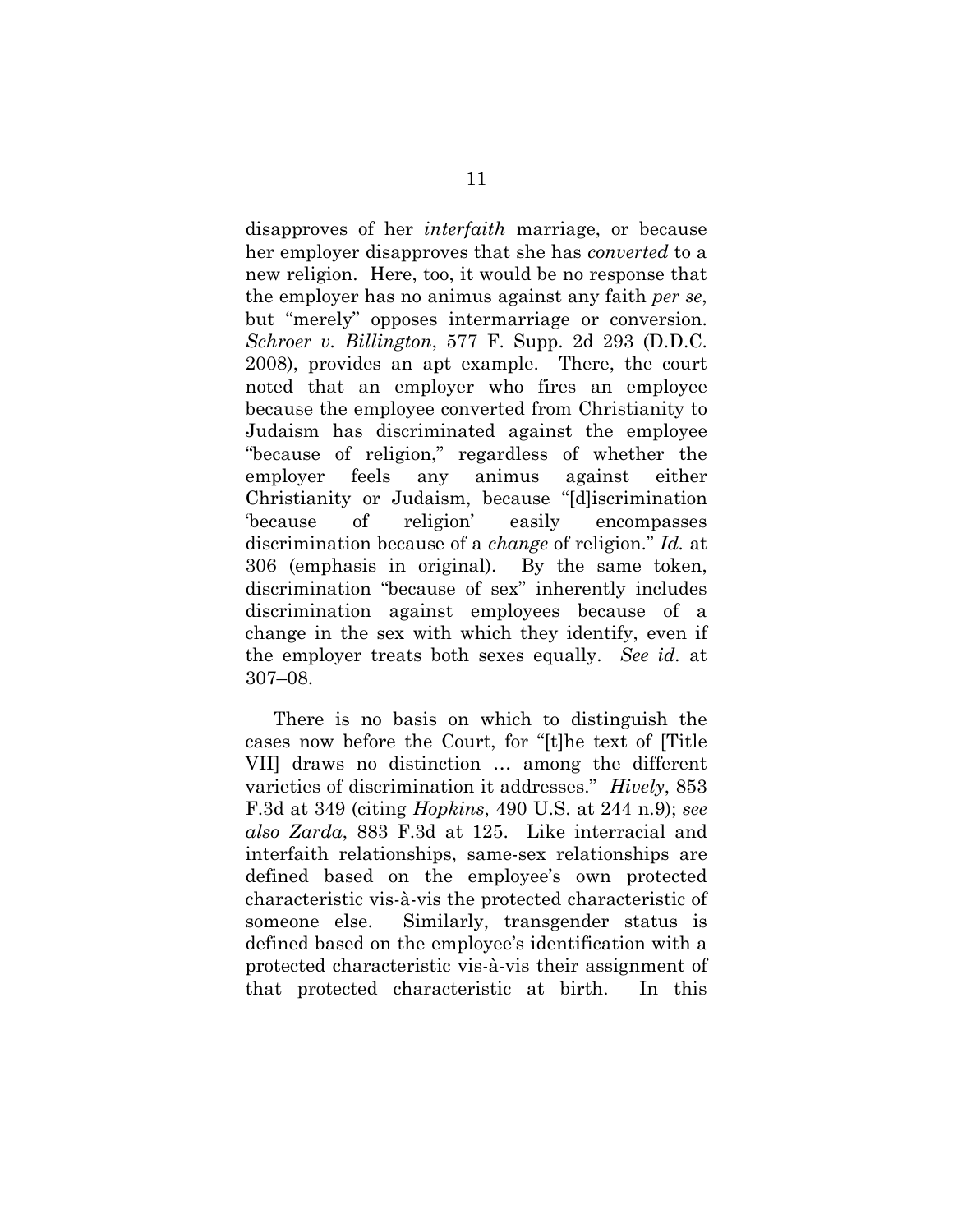context, as in the racial and religious contexts, it can be no defense that an employer "merely" disapproves of *associations* between people who share (or do not share) a protected characteristic. Nor can it be a defense that an employer "merely" disapproves of *changing* aspects of one's protected characteristic. As with disapproval of interracial relationships or religious conversion, these notions are inherently a function of the employee's protected characteristic.

The Employers may well be correct that the Congress that enacted Title VII in 1964 did not have the protection of LGBT persons in mind when it inserted the word "sex" into the statute. But it is also doubtful that the enacting Congress intended to protect persons in interracial relationships when it inserted the word "race." *Loving*, after all, would not be decided for another three years, and at that time, "16 states [still] prohibit[ed] and punish[ed]" interracial marriages under their criminal laws. 388 U.S. at 6. As the *Oncale* Court explained, none of this matters: "statutory prohibitions often go beyond the principal evil" that Congress was attempting to address "to cover reasonably comparable evils, and it is ultimately the provisions of [the enacted] laws rather than the principal concerns of [the enacting] legislators by which we are governed." 523 U.S. at 79–80; *see also Hively*, 853 F.3d at 345; *Zarda*, 883 F.3d at 115. However surprised the enacting Congress might be that its handiwork protects LGBT employees or those in interracial marriages, the text that it enacted requires such protection, and this Court's precedents establish that that is all that matters.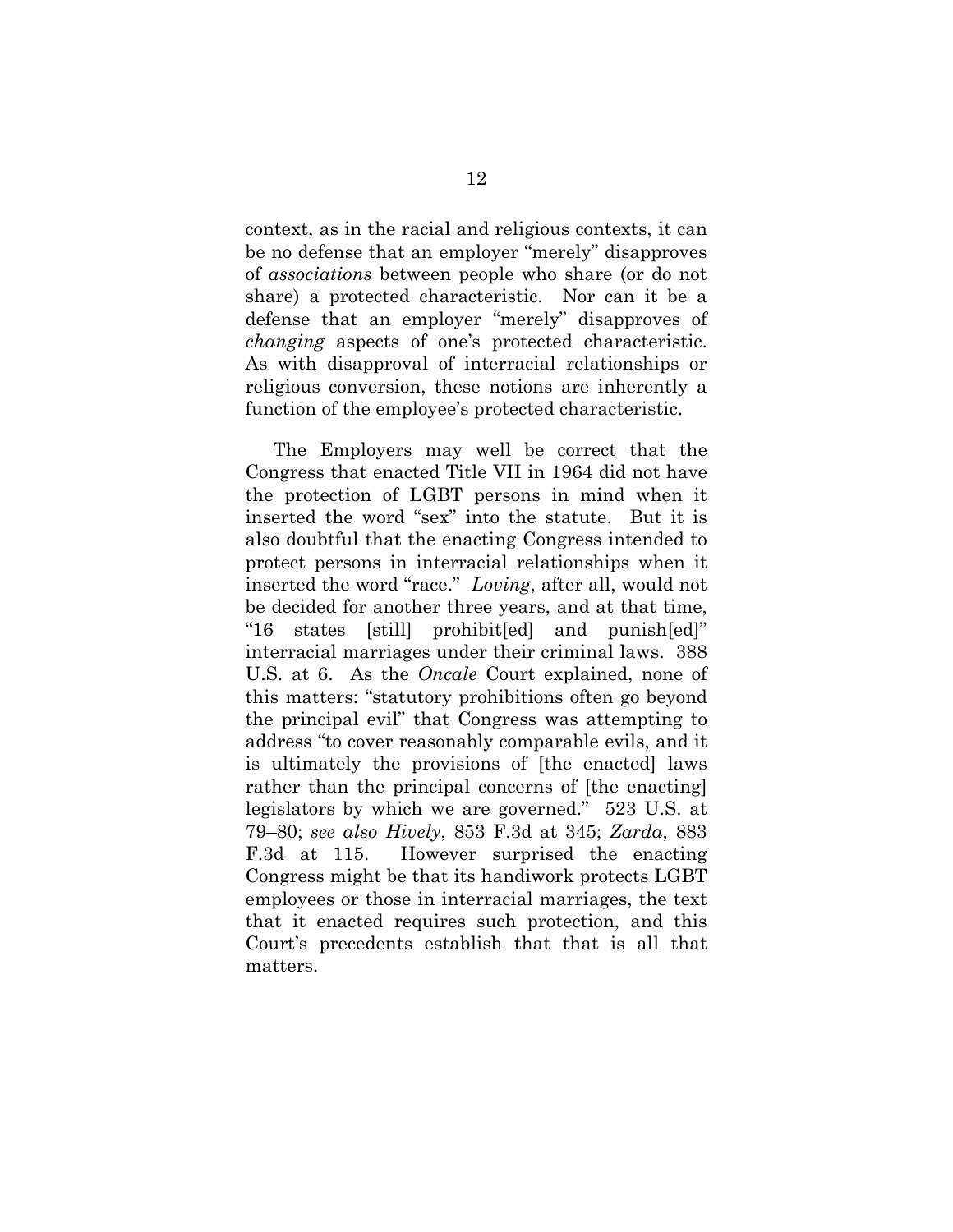## **II. A CONSTRUCTION OF TITLE VII THAT PROTECTS LGBT EMPLOYEES IS CONSISTENT WITH** *AMICI***'S VALUES AND ESSENTIAL TO PROTECT** *AMICI* **FROM WORKPLACE DISCRIMINATION**

#### **A.** *Amici* **Muslim Organizations Advocate for Broad Workplace Protections for All Marginalized and Disfavored Groups.**

As people of faith, *amici* are compelled to advocate for the rights of marginalized and disfavored groups in our society.

Like LGBT individuals, Muslims often face discrimination in the workplace. A 2011 UCLA study showed that 1 in 4 LGBT employees reported experiencing workplace discrimination.<sup>3</sup> In a 2015 study, 27% of survey respondents who held or applied for a job during that year reported being fired, denied a promotion, or not being hired because of their gender identity or expression.<sup>4</sup> Similarly, in the year following the tragic events of September 11, 2001, the number of EEOC religion-based discrimination charges involving Muslims

<sup>3</sup> Brad Sears & Christy Mallory, The Williams Institute, *Documented Evidence of Employment Discrimination & Its Effects on LGBT People* (July 2011), https://bit.ly/324IwI1 (last visited July 2, 2019).

<sup>4</sup> Sandy E. James, et al., National Center for Transgender Equality, *The Report of the 2015 U.S. Transgender Survey* (Dec. 2016), https://bit.ly/2kkBtaf (last visited July 2, 2019).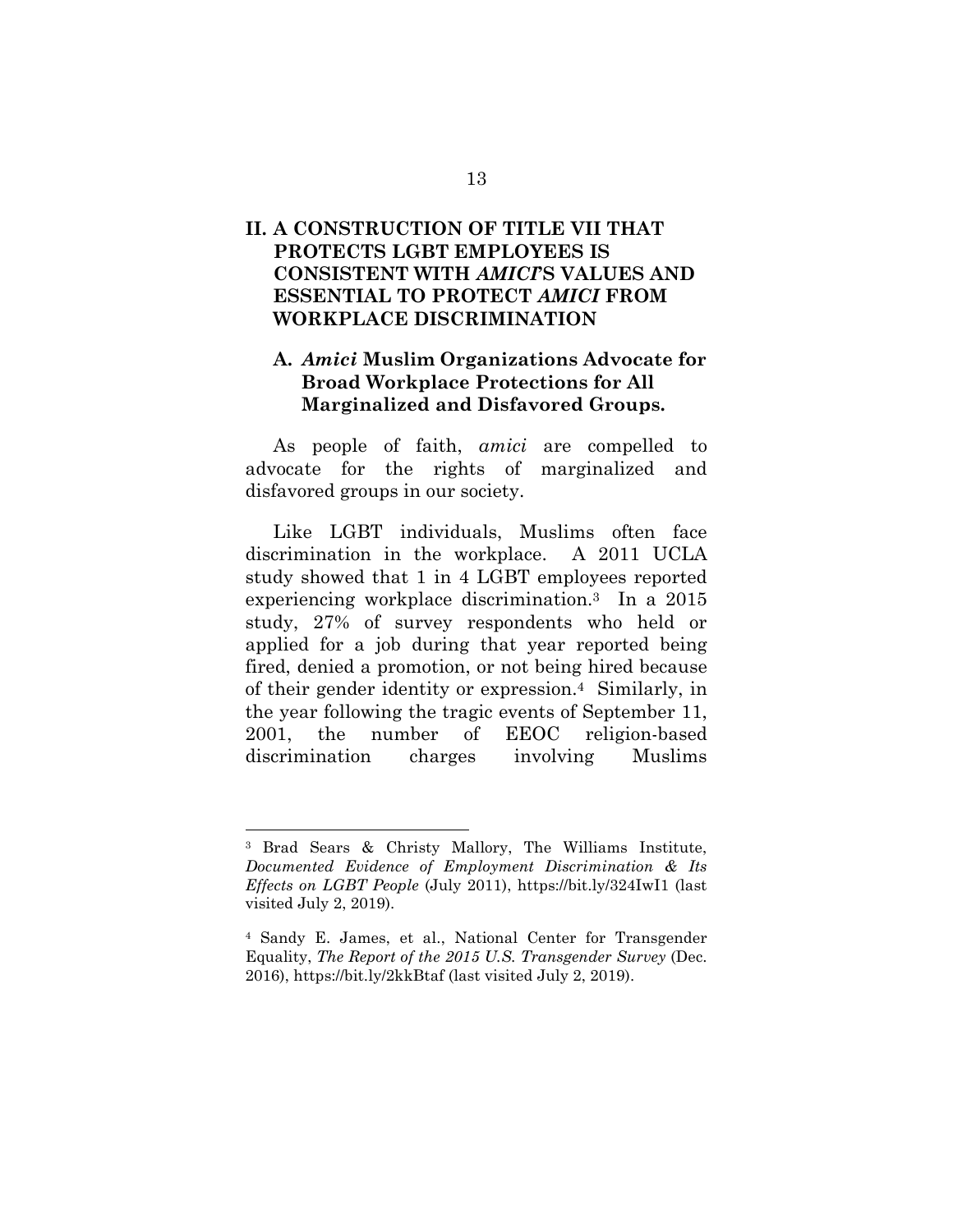skyrocketed by 250%.<sup>5</sup> Although Muslims make up around 2% of the U.S. population, the percentage of EEOC religion-based discrimination charges involving Muslims has remained above 20% every year since 2001.<sup>6</sup> Employees who are both LGBT and Muslim face an even greater risk of discrimination in the workplace, enduring the perils of homophobia/transphobia and Islamophobia at once.

Some of the Employers have argued below that their faith prohibits them from offering equal treatment to LGBT individuals in the workplace. *See Harris* Pet. 9–10. *Amici*, as people of faith, reject this contention. *See EEOC v. R.G.*, 884 F.3d 560, 587, 589–90 (6th Cir. 2018) (refusing "to treat discriminatory policies as essential to Rost's … religious exercise" and holding that "requiring Rost to comply with Title VII's proscriptions on discrimination does not substantially burden his religious practice"). The same rationale, after all, could easily be used to excuse workplace discrimination against Muslims or adherents of any

<sup>5</sup> U.S. Equal Emp. Opportunity Comm'n, *What You Should Know about the EEOC and Religious and National Origin Discrimination Involving the Muslim, Sikh, Arab, Middle Eastern and South Asian Communities*, https://bit.ly/2dbu1cU (last visited July 2, 2019).

<sup>6</sup> U.S. Equal Emp. Opportunity Comm'n, *Religion-Based Charges Filed from 10/01/2000 through 9/30/2011 Showing Percentage Filed on the Basis of Religion-Muslim*, https://bit.ly/2RS2Vv7 (last visited July 2, 2019) (listing religion-based charges involving Muslims from FY 2001 through FY 2017).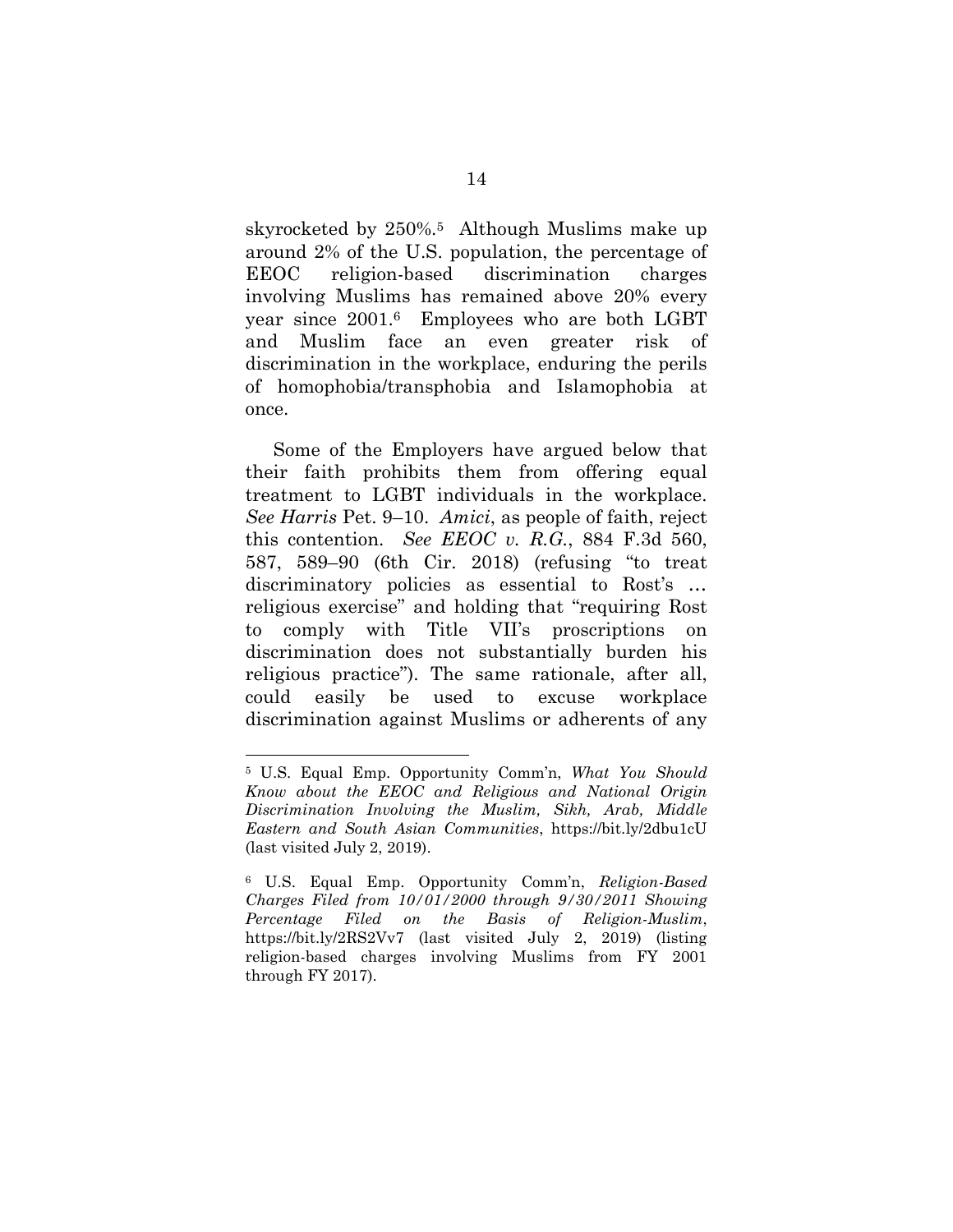other religion that an employer's own faith deems heretical or misguided. Regardless of what any individual may believe as to the demands of their faith, fortifying protections for LGBT individuals in the workplace promotes more equal treatment for all.

### **B. Adopting the Employers' Interpretation of Title VII Risks Erosion of the Protections That It Affords** *Amici* **and Others.**

Several rationales offered by the Employers to limit the protections of Title VII with respect to sexual orientation and transgender status would call into question important protections currently taken for granted by *amici* (and other minority groups). For example, as discussed above, the Employers' interpretation of Title VII would undermine lowercourt precedents protecting a non-Muslim employee who marries a Muslim, a Muslim employee who marries a non-Muslim, or an employee who converts to Islam. *See Schroer*, 577 F. Supp. 2d at 306–07. But that is not the only peril generated by the Employers' arguments.

The Employers also assert that discrimination on the basis of sexual orientation or transgender status cannot be sex discrimination because it applies equally to members of both sexes and does not disfavor men or women *per se*. That logic would mean that discriminatory practices that apply equally to members of all religions—such as a ban on all head coverings or all prayer in the workplace would not be disparate treatment based on religion. This is not the law. *See EEOC v. Abercrombie & Fitch Stores, Inc.*, 135 S. Ct. 2028, 2034 (2015)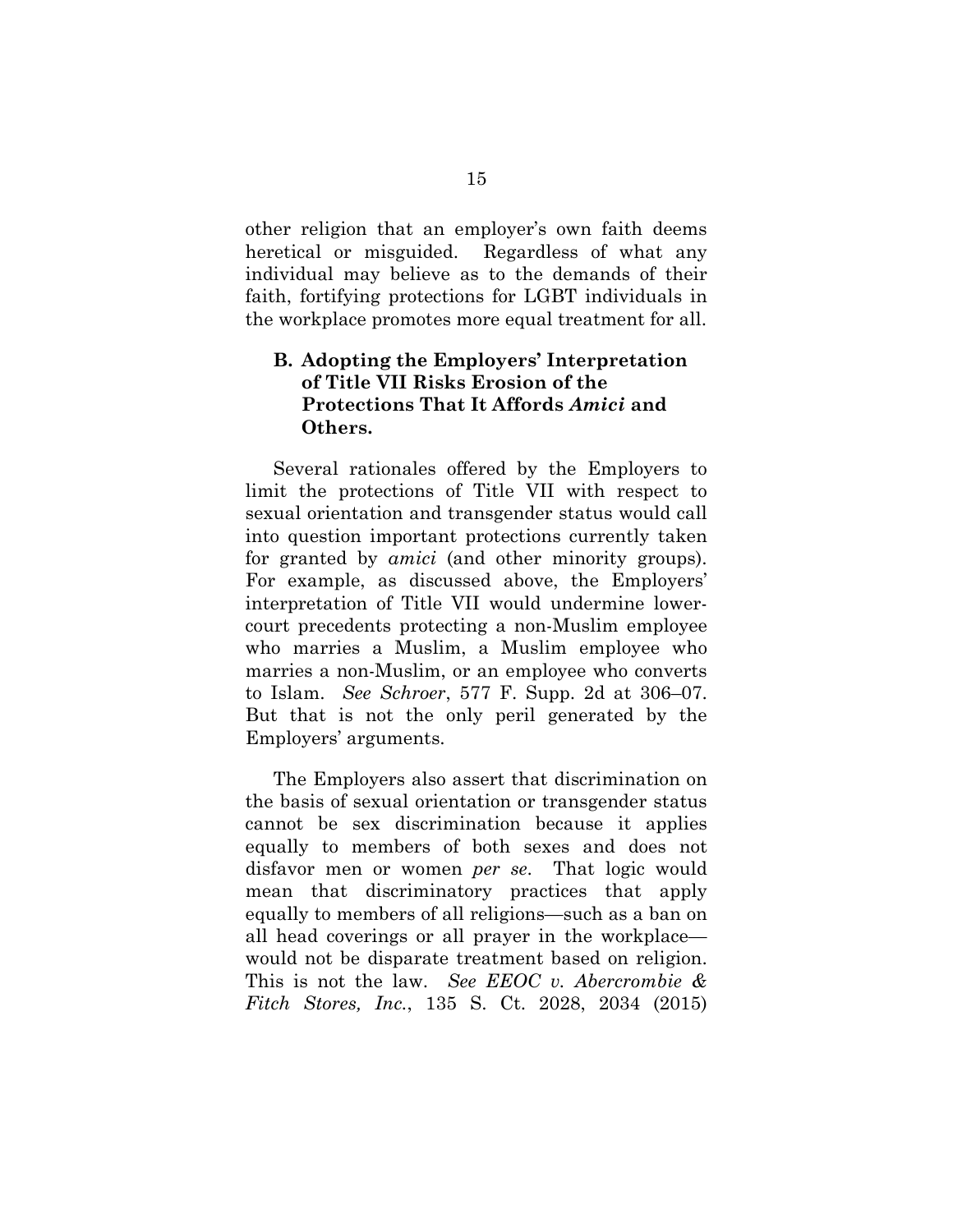(holding that an employment policy banning all head coverings discriminates against a Muslim employee who wears a hijab). Adopting the Employers' reading of Title VII would suggest otherwise.

Similarly, the Employers' reading of Title VII would permit an employer to discriminate against a Muslim on the basis of a stereotype about all religious people (*e.g.*, that all religious people are intellectually inferior) simply because the employer also discriminates against members of other religions based on the same stereotype. *Cf. Zarda*, 883 F.3d at 123 ("To the contrary, this claim would merely be an admission that the employer has doubly violated Title VII by using gender stereotypes to discriminate against both men and women.").

Also jeopardizing Title VII's protections for *amici* is the argument that the purportedly "subjective" nature of gender identity militates against protections against discrimination against transgender employees. One Employer argues that construing Title VII to encompass transgender status "fosters inconsistency and opens the door to manipulation," as "[a]nyone … can profess a gender identity that conflicts with their sex." *Harris* Pet. 31. In essence, the Employer argues that since one's gender identity is grounded in one's internal experience, plaintiffs will pretend to be transgender when they are not, and courts will be unable to decipher the truth. But religious belief, too, is ultimately grounded in one's internal experience and theoretically subject to "manipulation." Crediting the Employer's argument would cast doubt on the analysis performed by courts in all religious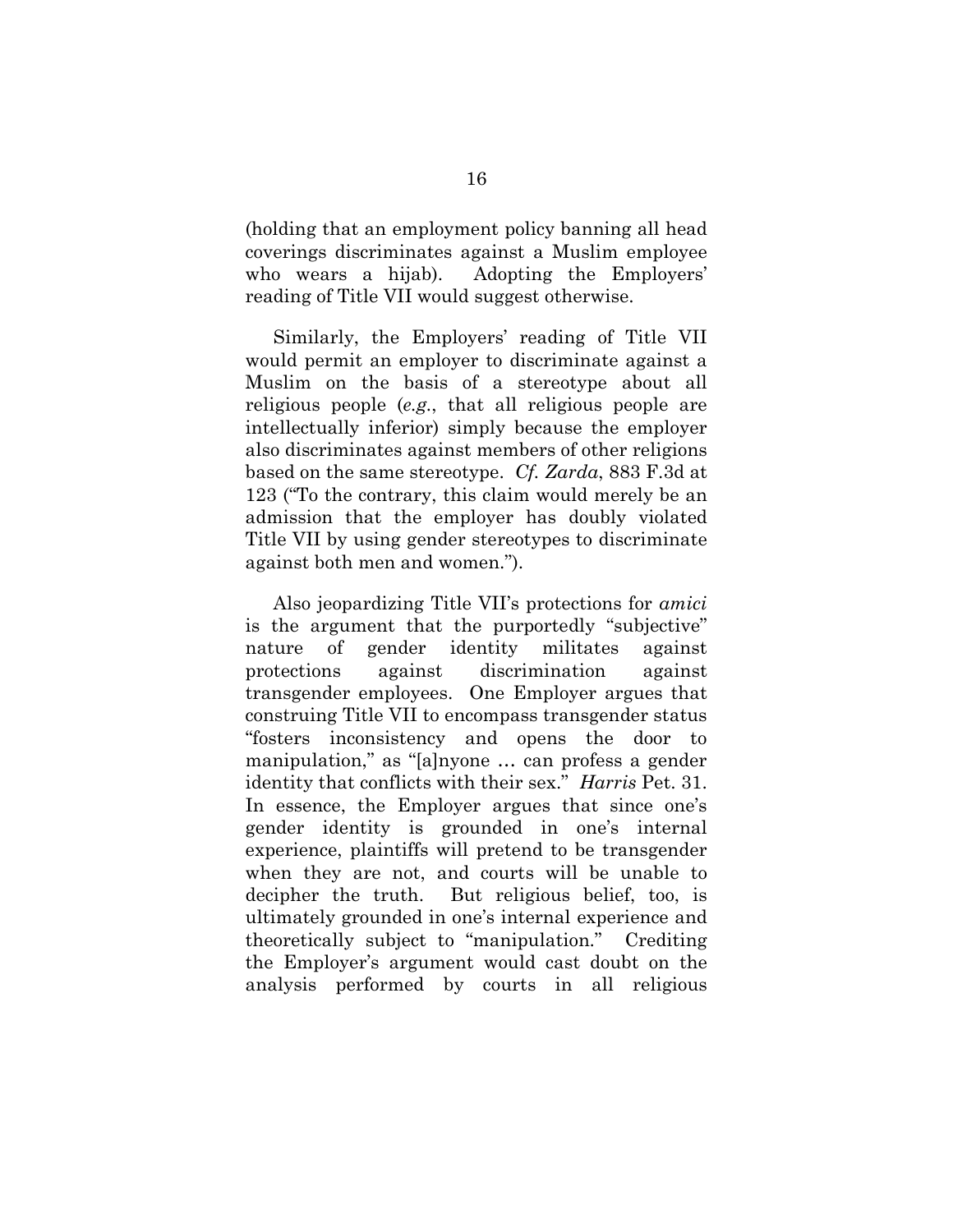discrimination cases to determine whether the employee's stated religious belief was "truly held," *United States v. Seeger*, 380 U.S. 163, 185 (1965), and the evidentiary techniques courts use to perform that task, *see Comment: Strange Bedfellows? Sex, Religion, and Transgender Identity Under Title VII*, 104 Nw. U.L. Rev. 1147, 1174 (observing that courts evaluate "whether the [religious] believer's expressions and behavior are consistently in accord with the claimed belief" and that the same is possible in the case of transgender status). Courts are fully capable of testing the genuineness of transgender status-based claims, just as they do religion-based claims.

Ensuring that Title VII is not unduly constrained by atextual considerations, such as the presumed legislative purpose of the enacting Congress, is especially important in today's social and political climate. Under the previous presidential administration, the EEOC added discrimination against Muslims as an area of focus in its strategic enforcement plan, "as tragic events in the United States and abroad have increased the likelihood of discrimination against these communities."<sup>7</sup> Nevertheless, the number of EEOC charges for religious discrimination against Muslims rose to its highest recorded level in 2016, up by more than 50% from the prior year.<sup>8</sup> The need to reinforce Title VII

<sup>7</sup> U.S. Equal Emp. Opportunity Comm'n, Strategic Enforcement Plan FY 2017-2021, https://bit.ly/2NtAbKU (last visited July 2, 2019).

<sup>8</sup> U.S. Equal Emp. Opportunity Comm'n, *supra* note 6.